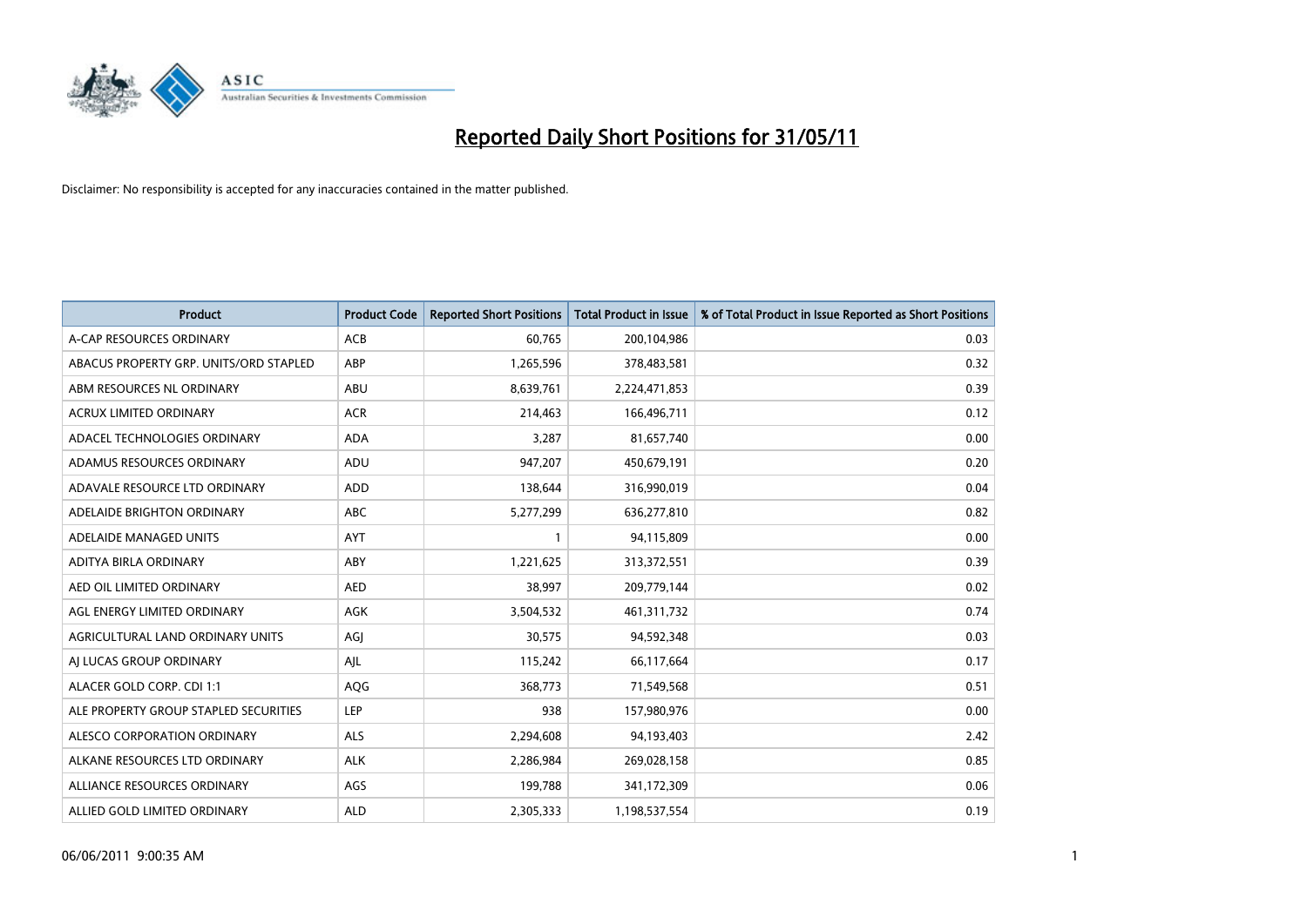

| <b>Product</b>                          | <b>Product Code</b> | <b>Reported Short Positions</b> | Total Product in Issue | % of Total Product in Issue Reported as Short Positions |
|-----------------------------------------|---------------------|---------------------------------|------------------------|---------------------------------------------------------|
| ALTONA MINING LTD ORDINARY              | <b>AOH</b>          | 500,000                         | 472,133,029            | 0.11                                                    |
| ALUMINA LIMITED ORDINARY                | <b>AWC</b>          | 22,261,051                      | 2,440,196,187          | 0.89                                                    |
| AMADEUS ENERGY ORDINARY                 | AMU                 | 454,000                         | 300,288,855            | 0.15                                                    |
| AMALGAMATED HOLDINGS ORDINARY           | AHD                 | 16,195                          | 157,461,063            | 0.01                                                    |
| AMCOR LIMITED ORDINARY                  | <b>AMC</b>          | 7,997,462                       | 1,227,416,280          | 0.62                                                    |
| AMP LIMITED ORDINARY                    | AMP                 | 11,978,723                      | 2,811,693,913          | 0.39                                                    |
| AMPELLA MINING ORDINARY                 | <b>AMX</b>          | 586,538                         | 204,785,108            | 0.27                                                    |
| ANSELL LIMITED ORDINARY                 | <b>ANN</b>          | 3,840,702                       | 133,011,550            | 2.90                                                    |
| ANTARES ENERGY LTD ORDINARY             | <b>AZZ</b>          | 101,632                         | 275,000,000            | 0.04                                                    |
| ANZ BANKING GRP LTD ORDINARY            | ANZ                 | 11,616,328                      | 2,596,828,457          | 0.41                                                    |
| APA GROUP STAPLED SECURITIES            | <b>APA</b>          | 6,841,623                       | 556,193,951            | 1.20                                                    |
| APEX MINERALS NL ORDINARY               | <b>AXM</b>          | 990,973                         | 5,550,243,713          | 0.02                                                    |
| APN EUROPEAN RETAIL UNITS STAPLED SEC.  | <b>AEZ</b>          | 11,832                          | 544,910,660            | 0.00                                                    |
| APN NEWS & MEDIA ORDINARY               | <b>APN</b>          | 19,381,218                      | 618,568,292            | 3.13                                                    |
| AQUARIUS PLATINUM. ORDINARY             | <b>AOP</b>          | 4,353,807                       | 470,070,802            | 0.90                                                    |
| AQUILA RESOURCES ORDINARY               | <b>AQA</b>          | 4,307,299                       | 374,368,499            | 1.16                                                    |
| ARAFURA RESOURCE LTD ORDINARY           | <b>ARU</b>          | 5,824,730                       | 367,980,342            | 1.59                                                    |
| ARB CORPORATION ORDINARY                | <b>ARP</b>          | 4,356                           | 72,481,302             | 0.00                                                    |
| ARDENT LEISURE GROUP STAPLED SECURITIES | AAD                 | 554,498                         | 318,147,978            | 0.17                                                    |
| ARISTOCRAT LEISURE ORDINARY             | ALL                 | 33,519,250                      | 536,480,307            | 6.23                                                    |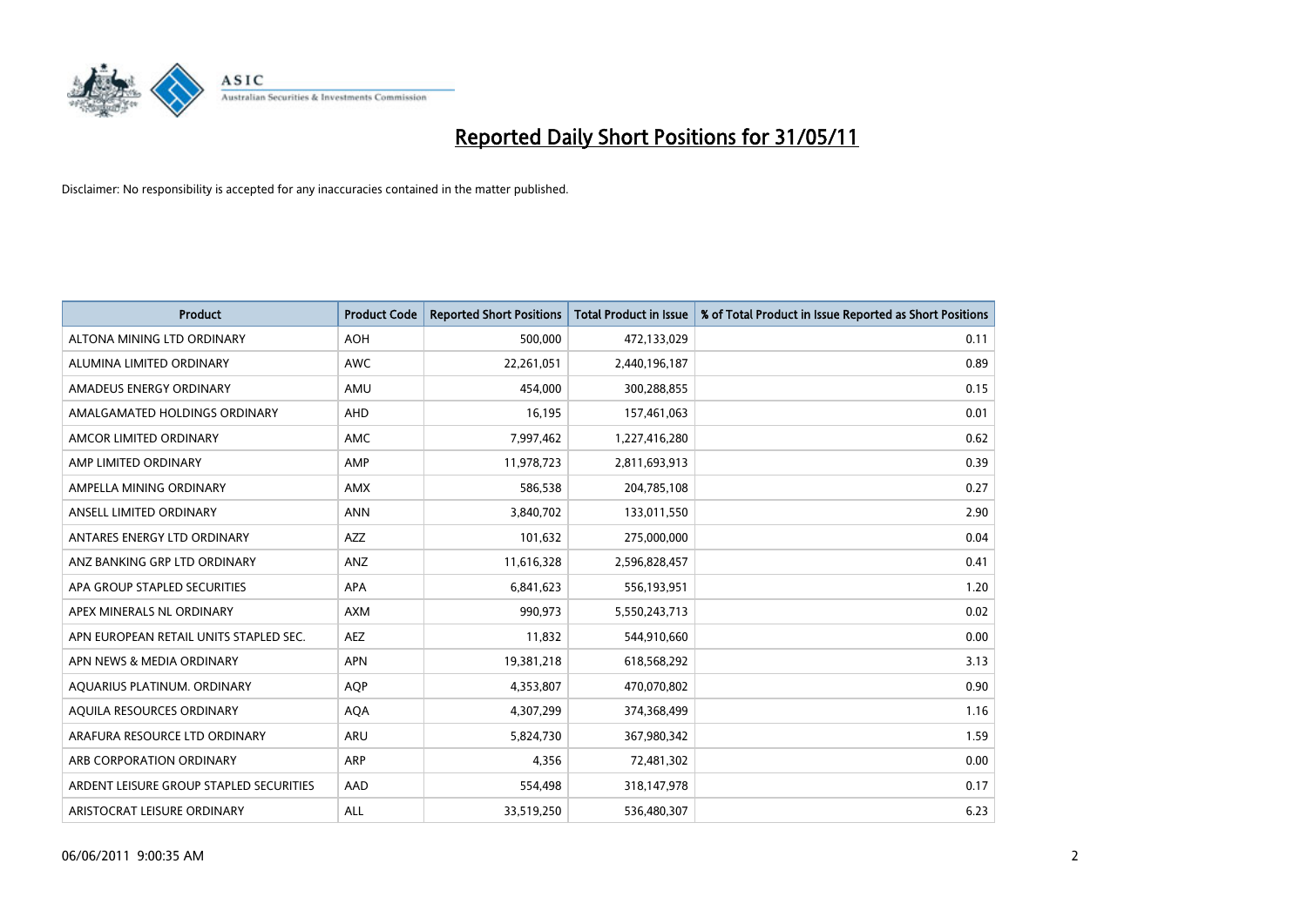

| <b>Product</b>                          | <b>Product Code</b> | <b>Reported Short Positions</b> | <b>Total Product in Issue</b> | % of Total Product in Issue Reported as Short Positions |
|-----------------------------------------|---------------------|---------------------------------|-------------------------------|---------------------------------------------------------|
| ASCIANO LIMITED ORDINARY                | <b>AIO</b>          | 17,695,381                      | 2,926,103,883                 | 0.61                                                    |
| ASG GROUP LIMITED ORDINARY              | <b>ASZ</b>          | 16,669                          | 169,117,796                   | 0.01                                                    |
| ASPEN GROUP ORD/UNITS STAPLED           | <b>APZ</b>          | 1,067,344                       | 579,826,041                   | 0.18                                                    |
| ASPIRE MINING LTD ORDINARY              | <b>AKM</b>          | 696,536                         | 539,971,483                   | 0.12                                                    |
| <b>ASTON RES LTD ORDINARY</b>           | <b>AZT</b>          | 254,289                         | 204,527,604                   | 0.12                                                    |
| ASTRO JAP PROP GROUP STAPLED SECURITIES | AJA                 | 22,085                          | 58,445,002                    | 0.04                                                    |
| ASX LIMITED ORDINARY                    | <b>ASX</b>          | 1,851,285                       | 175,136,729                   | 1.05                                                    |
| ATLANTIC LIMITED ORDINARY               | ATI                 | 152,000                         | 113,210,529                   | 0.13                                                    |
| ATLAS IRON LIMITED ORDINARY             | AGO                 | 1,513,189                       | 824,176,142                   | 0.15                                                    |
| AUCKLAND INTERNATION ORDINARY           | <b>AIA</b>          | 162,720                         | 1,322,564,489                 | 0.01                                                    |
| AURORA MINERALS LTD ORDINARY            | <b>ARM</b>          | 416                             | 104,167,499                   | 0.00                                                    |
| AURORA OIL & GAS ORDINARY               | <b>AUT</b>          | 4,946,331                       | 403,687,342                   | 1.22                                                    |
| <b>AUSDRILL LIMITED ORDINARY</b>        | <b>ASL</b>          | 173,436                         | 301,419,184                   | 0.05                                                    |
| AUSENCO LIMITED ORDINARY                | AAX                 | 3,400,072                       | 122,987,022                   | 2.76                                                    |
| <b>AUSTAL LIMITED ORDINARY</b>          | ASB                 | 203,845                         | 188,069,638                   | 0.10                                                    |
| <b>AUSTAR UNITED ORDINARY</b>           | <b>AUN</b>          | 1,539,857                       | 1,271,389,658                 | 0.11                                                    |
| AUSTBROKERS HOLDINGS ORDINARY           | <b>AUB</b>          | $\overline{2}$                  | 54,658,736                    | 0.00                                                    |
| AUSTIN ENGINEERING ORDINARY             | ANG                 | 177,942                         | 71,714,403                    | 0.24                                                    |
| <b>AUSTRALAND ASSETS ASSETS</b>         | AAZPB               | 1,168                           | 2,750,000                     | 0.04                                                    |
| AUSTRALAND PROPERTY STAPLED SECURITY    | <b>ALZ</b>          | 815,789                         | 576,846,597                   | 0.14                                                    |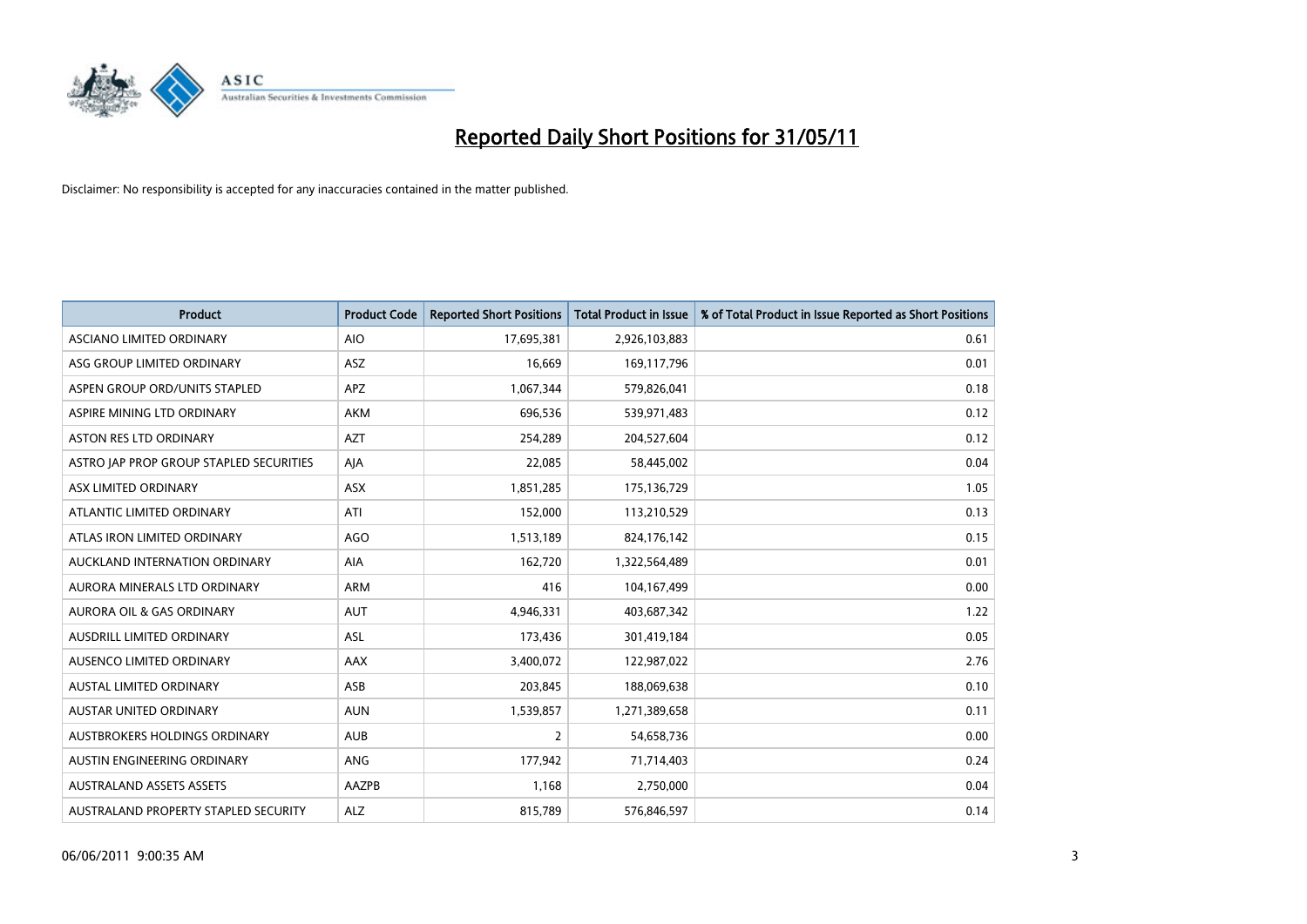

| <b>Product</b>                       | <b>Product Code</b> | <b>Reported Short Positions</b> | <b>Total Product in Issue</b> | % of Total Product in Issue Reported as Short Positions |
|--------------------------------------|---------------------|---------------------------------|-------------------------------|---------------------------------------------------------|
| AUSTRALIAN AGRICULT, ORDINARY        | AAC                 | 4,694,964                       | 303,904,127                   | 1.55                                                    |
| AUSTRALIAN EDUCATION UNITS           | <b>AEU</b>          | 625,000                         | 175,465,397                   | 0.36                                                    |
| AUSTRALIAN FOUNDAT, ORDINARY         | AFI                 | 3,900                           | 1,016,903,220                 | 0.00                                                    |
| AUSTRALIAN INFRASTR, UNITS/ORDINARY  | <b>AIX</b>          | 1,249,272                       | 620,733,944                   | 0.19                                                    |
| AUSTRALIAN MINES LTD ORDINARY        | <b>AUZ</b>          | 1,400,000                       | 576,910,315                   | 0.24                                                    |
| AUSTRALIAN PHARM, ORDINARY           | API                 | 823,300                         | 488,115,883                   | 0.16                                                    |
| AUTOMOTIVE HOLDINGS ORDINARY         | <b>AHE</b>          | 454,959                         | 260,345,713                   | 0.17                                                    |
| AVEXA LIMITED ORDINARY               | <b>AVX</b>          | 243,657                         | 847,688,779                   | 0.03                                                    |
| AWE LIMITED ORDINARY                 | <b>AWE</b>          | 2,287,465                       | 521,871,941                   | 0.44                                                    |
| AZUMAH RESOURCES ORDINARY            | <b>AZM</b>          | 90,886                          | 275,196,055                   | 0.04                                                    |
| BANDANNA ENERGY ORDINARY             | <b>BND</b>          | 489,918                         | 426,515,482                   | 0.11                                                    |
| BANK OF QUEENSLAND. ORDINARY         | <b>BOO</b>          | 3,859,398                       | 222,072,957                   | 1.71                                                    |
| <b>BANNERMAN RESOURCES ORDINARY</b>  | <b>BMN</b>          | 29,159                          | 234,435,934                   | 0.01                                                    |
| <b>BASE RES LIMITED ORDINARY</b>     | <b>BSE</b>          | 63,601                          | 165,341,114                   | 0.04                                                    |
| <b>BATHURST RESOURCES ORDINARY</b>   | <b>BTU</b>          | 5,947,102                       | 666,141,330                   | 0.87                                                    |
| <b>BAUXITE RESOURCE LTD ORDINARY</b> | <b>BAU</b>          | 109,797                         | 235,379,896                   | 0.05                                                    |
| BC IRON LIMITED ORDINARY             | <b>BCI</b>          | 246,571                         | 94,381,000                    | 0.26                                                    |
| BEACH ENERGY LIMITED ORDINARY        | <b>BPT</b>          | 4,616,244                       | 1,102,788,311                 | 0.39                                                    |
| BEADELL RESOURCE LTD ORDINARY        | <b>BDR</b>          | 2,042,642                       | 622,372,828                   | 0.31                                                    |
| BENDIGO AND ADELAIDE ORDINARY        | <b>BEN</b>          | 6,392,369                       | 360,268,130                   | 1.78                                                    |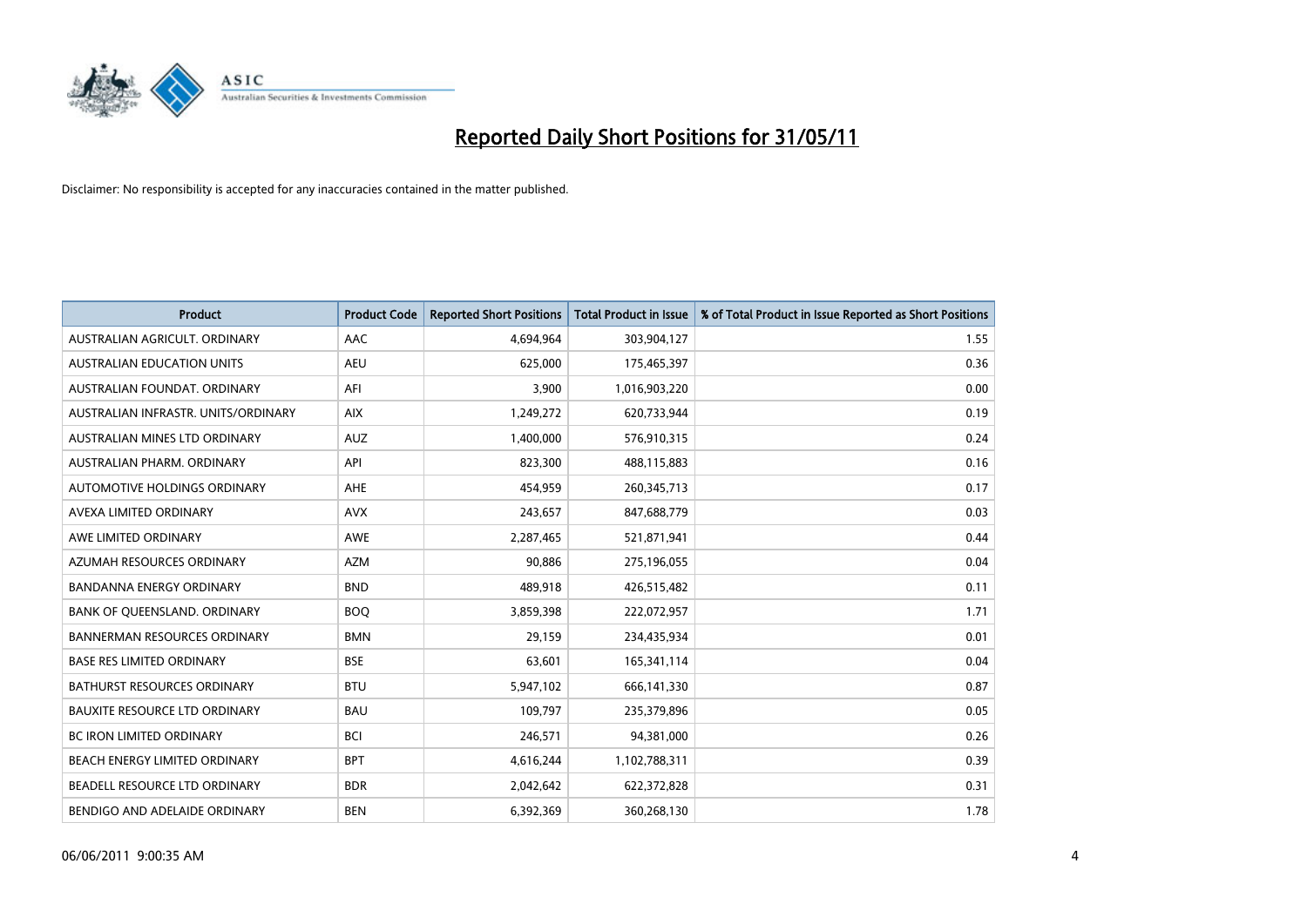

| <b>Product</b>                       | <b>Product Code</b> | <b>Reported Short Positions</b> | <b>Total Product in Issue</b> | % of Total Product in Issue Reported as Short Positions |
|--------------------------------------|---------------------|---------------------------------|-------------------------------|---------------------------------------------------------|
| BERKELEY RESOURCES ORDINARY          | <b>BKY</b>          | 383,903                         | 174,298,273                   | 0.21                                                    |
| BETASHARES ASX FIN ETF UNITS         | <b>OFN</b>          | 38,500                          | 4,509,251                     | 0.85                                                    |
| BETASHARES ASX RES ETF UNITS         | <b>ORE</b>          | 188,220                         | 4,519,432                     | 4.16                                                    |
| <b>BHP BILLITON LIMITED ORDINARY</b> | <b>BHP</b>          | 40,219,199                      | 3,209,181,688                 | 1.25                                                    |
| <b>BILLABONG ORDINARY</b>            | <b>BBG</b>          | 13,075,894                      | 254,037,587                   | 5.14                                                    |
| <b>BIONOMICS LIMITED ORDINARY</b>    | <b>BNO</b>          | 51,513                          | 344,094,479                   | 0.01                                                    |
| <b>BIOTA HOLDINGS ORDINARY</b>       | <b>BTA</b>          | 2,223,562                       | 181,417,556                   | 1.22                                                    |
| <b>BISALLOY STEEL ORDINARY</b>       | <b>BIS</b>          | 84,480                          | 216,455,965                   | 0.04                                                    |
| BKI INVESTMENT LTD ORDINARY          | BKI                 | 508                             | 422,863,407                   | 0.00                                                    |
| <b>BLACKMORES LIMITED ORDINARY</b>   | <b>BKL</b>          | 10,000                          | 16,744,292                    | 0.06                                                    |
| <b>BLACKTHORN RESOURCES ORDINARY</b> | <b>BTR</b>          | 35,848                          | 122,918,000                   | 0.03                                                    |
| <b>BLUESCOPE STEEL LTD ORDINARY</b>  | <b>BSL</b>          | 56,325,451                      | 1,842,207,385                 | 3.04                                                    |
| <b>BOART LONGYEAR ORDINARY</b>       | <b>BLY</b>          | 4,092,876                       | 461,163,412                   | 0.88                                                    |
| <b>BOOM LOGISTICS ORDINARY</b>       | <b>BOL</b>          | 337,999                         | 461,500,712                   | 0.07                                                    |
| <b>BORAL LIMITED, ORDINARY</b>       | <b>BLD</b>          | 31,967,997                      | 729,925,990                   | 4.35                                                    |
| BOTSWANA METALS LTD ORDINARY         | <b>BML</b>          | 7,000                           | 143,717,013                   | 0.00                                                    |
| <b>BOW ENERGY LIMITED ORDINARY</b>   | <b>BOW</b>          | 6,348,136                       | 349,517,229                   | 1.81                                                    |
| <b>BRADKEN LIMITED ORDINARY</b>      | <b>BKN</b>          | 1,746,097                       | 142,834,224                   | 1.19                                                    |
| <b>BRAMBLES LIMITED ORDINARY</b>     | <b>BXB</b>          | 20,857,512                      | 1,479,328,275                 | 1.38                                                    |
| <b>BREVILLE GROUP LTD ORDINARY</b>   | <b>BRG</b>          | 2.739                           | 129,995,322                   | 0.00                                                    |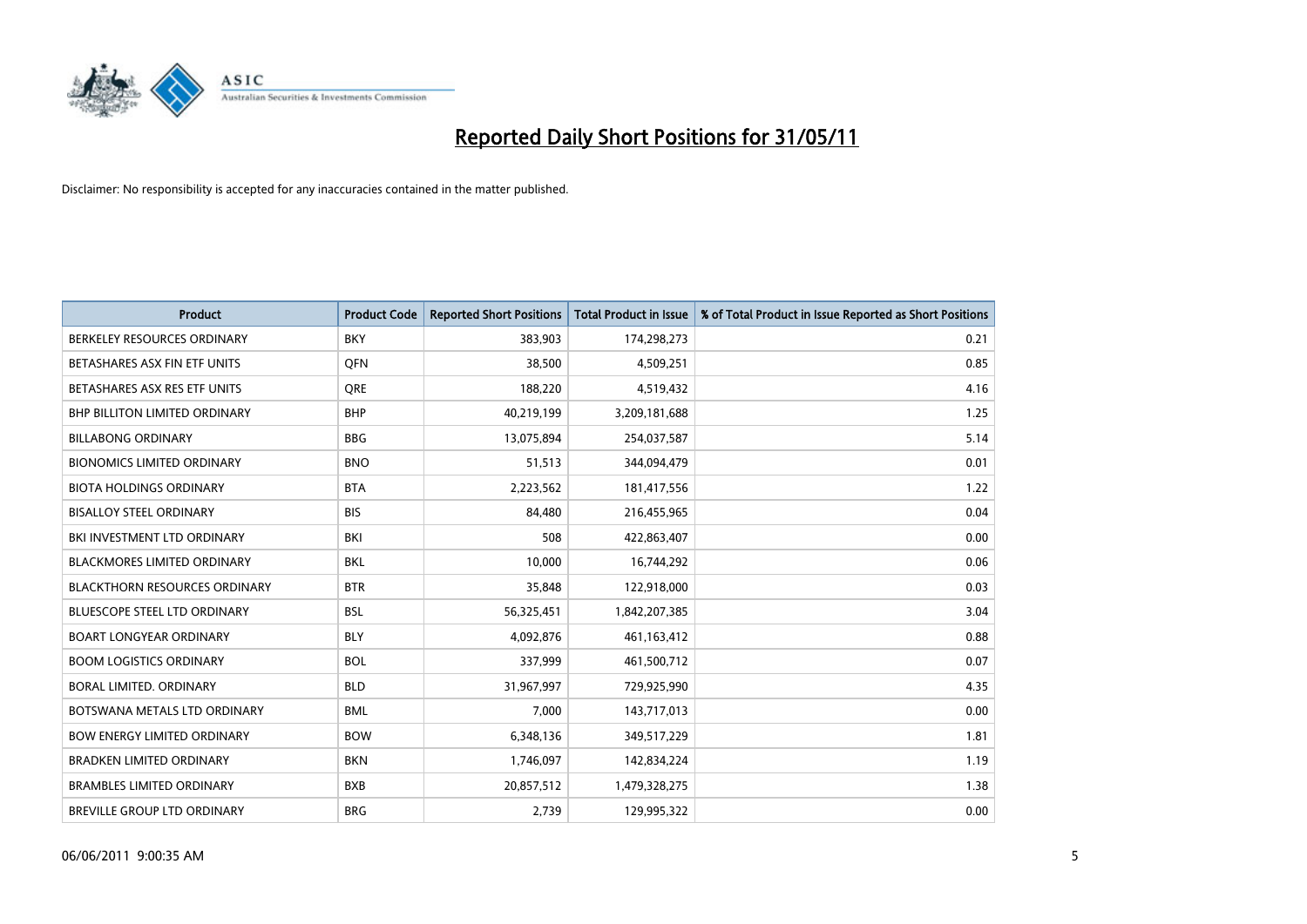

| <b>Product</b>                        | <b>Product Code</b> | <b>Reported Short Positions</b> | Total Product in Issue | % of Total Product in Issue Reported as Short Positions |
|---------------------------------------|---------------------|---------------------------------|------------------------|---------------------------------------------------------|
| <b>BRICKWORKS LIMITED ORDINARY</b>    | <b>BKW</b>          | 19,151                          | 147,567,333            | 0.01                                                    |
| BROCKMAN RESOURCES ORDINARY           | <b>BRM</b>          | 174,146                         | 144,803,151            | 0.12                                                    |
| BT INVESTMENT MNGMNT ORDINARY         | <b>BTT</b>          | 556,737                         | 160,000,000            | 0.35                                                    |
| <b>BURU ENERGY ORDINARY</b>           | <b>BRU</b>          | 7,043,631                       | 182,840,549            | 3.86                                                    |
| <b>BWP TRUST ORDINARY UNITS</b>       | <b>BWP</b>          | 1,110,824                       | 520,012,793            | 0.19                                                    |
| CABCHARGE AUSTRALIA ORDINARY          | CAB                 | 677,524                         | 120,437,014            | 0.55                                                    |
| CALTEX AUSTRALIA ORDINARY             | <b>CTX</b>          | 6,779,155                       | 270,000,000            | 2.50                                                    |
| CAMPBELL BROTHERS ORDINARY            | <b>CPB</b>          | 53,507                          | 67,503,411             | 0.07                                                    |
| CAPE LAMBERT RES LTD ORDINARY         | <b>CFE</b>          | 1,376,401                       | 571,849,603            | 0.23                                                    |
| <b>CARBON ENERGY ORDINARY</b>         | <b>CNX</b>          | 1,760,751                       | 698,517,858            | 0.24                                                    |
| CARDNO LIMITED ORDINARY               | CDD                 | 89,403                          | 106,863,041            | 0.08                                                    |
| CARNARVON PETROLEUM ORDINARY          | <b>CVN</b>          | 14,770,569                      | 687,820,634            | 2.15                                                    |
| CARNEGIE WAVE ENERGY ORDINARY         | <b>CWE</b>          | 83,000                          | 899,087,627            | 0.01                                                    |
| <b>CARPATHIAN RESOURCES ORDINARY</b>  | <b>CPN</b>          | 75,000                          | 265,533,501            | 0.03                                                    |
| CARPENTARIA EXP. LTD ORDINARY         | CAP                 | 9,777                           | 98,741,301             | 0.01                                                    |
| CARSALES.COM LTD ORDINARY             | <b>CRZ</b>          | 6,212,323                       | 234,348,300            | 2.63                                                    |
| CASH CONVERTERS ORD/DIV ACCESS        | CCV                 | 68,191                          | 379,761,025            | 0.01                                                    |
| <b>CASPIAN OIL &amp; GAS ORDINARY</b> | <b>CIG</b>          | 50,000                          | 1,331,500,513          | 0.00                                                    |
| CATALPA RESOURCES ORDINARY            | CAH                 | 247,487                         | 178,014,015            | 0.13                                                    |
| CEC GROUP LIMITED ORDINARY            | <b>CEG</b>          | 1,750                           | 79,662,662             | 0.00                                                    |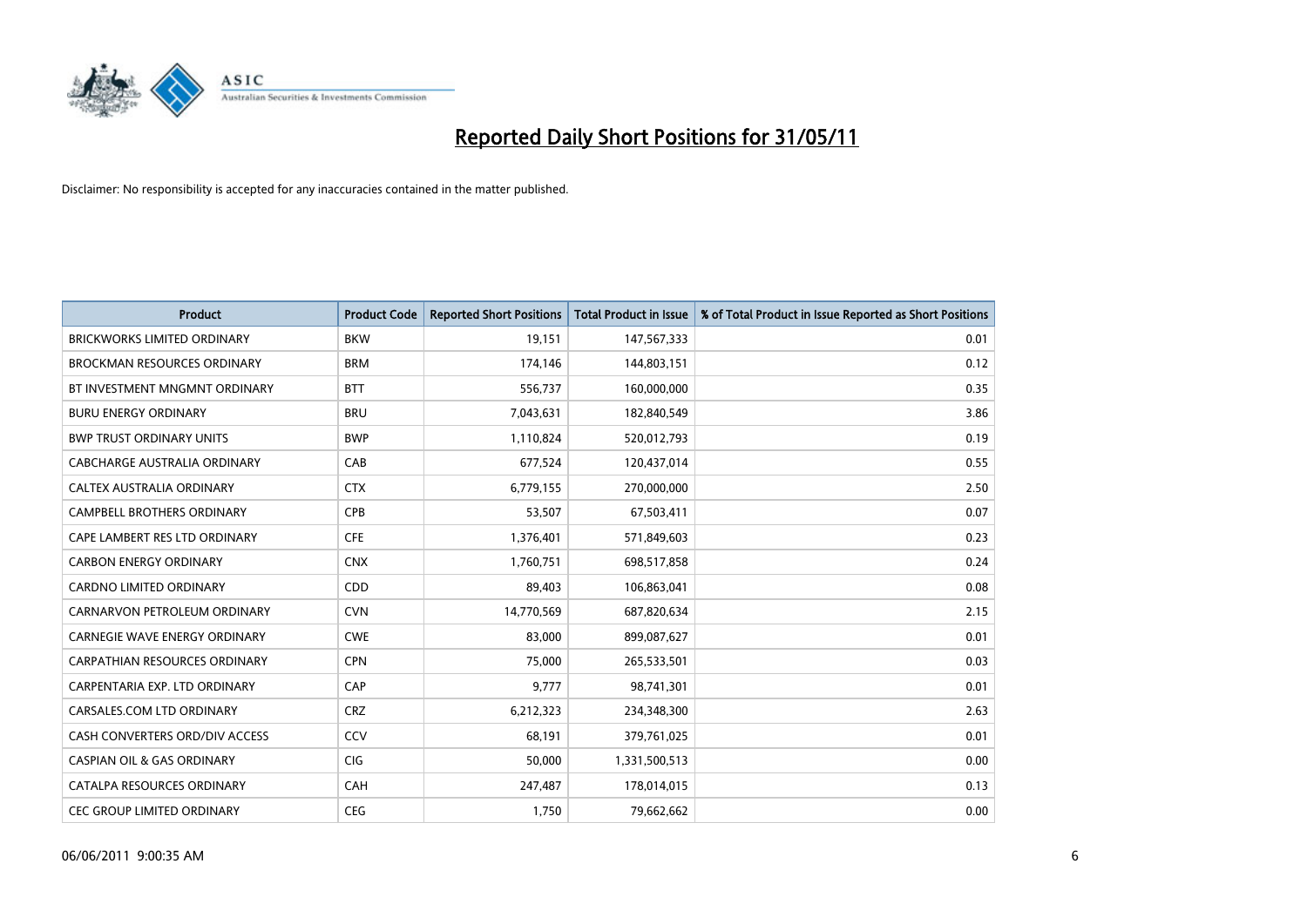

| <b>Product</b>                                | <b>Product Code</b> | <b>Reported Short Positions</b> | <b>Total Product in Issue</b> | % of Total Product in Issue Reported as Short Positions |
|-----------------------------------------------|---------------------|---------------------------------|-------------------------------|---------------------------------------------------------|
| <b>CELLNET GROUP ORDINARY</b>                 | <b>CLT</b>          | 1,342                           | 61,596,082                    | 0.00                                                    |
| CENTRAL PETROLEUM ORDINARY                    | <b>CTP</b>          | 155,487                         | 982,298,842                   | 0.01                                                    |
| CENTRO PROPERTIES UNITS/ORD STAPLED           | <b>CNP</b>          | 16,150                          | 972,414,514                   | 0.00                                                    |
| <b>CENTRO RETAIL GROUP STAPLED SECURITIES</b> | <b>CER</b>          | 2,803,326                       | 2,286,399,424                 | 0.12                                                    |
| <b>CERAMIC FUEL CELLS ORDINARY</b>            | CFU                 | 1,277,825                       | 1,201,353,566                 | 0.10                                                    |
| <b>CFS RETAIL PROPERTY UNITS</b>              | <b>CFX</b>          | 48,479,332                      | 2,839,591,911                 | 1.68                                                    |
| <b>CGA MINING LIMITED ORDINARY</b>            | CGX                 | 237,146                         | 333,265,726                   | 0.07                                                    |
| CHALLENGER DIV.PRO. STAPLED UNITS             | <b>CDI</b>          | 100,634                         | 913,426,007                   | 0.01                                                    |
| <b>CHALLENGER INFRAST, STAPLED UNITS</b>      | <b>CIF</b>          | 13,519                          | 316,223,785                   | 0.00                                                    |
| <b>CHALLENGER LIMITED ORDINARY</b>            | CGF                 | 5,633,948                       | 499,395,270                   | 1.11                                                    |
| CHANDLER MACLEOD LTD ORDINARY                 | <b>CMG</b>          | 11,970                          | 463,971,344                   | 0.00                                                    |
| CHARTER HALL GROUP STAPLED US PROHIBIT.       | <b>CHC</b>          | 1,395,977                       | 306,341,814                   | 0.45                                                    |
| <b>CHARTER HALL OFFICE UNIT</b>               | COO                 | 2,691,188                       | 493,319,730                   | 0.55                                                    |
| <b>CHARTER HALL RETAIL UNITS</b>              | <b>COR</b>          | 206,061                         | 305,200,723                   | 0.05                                                    |
| CHEMGENEX PHARMACEUT ORDINARY                 | <b>CXS</b>          | 5,147,206                       | 313,558,870                   | 1.65                                                    |
| CITIGOLD CORP LTD ORDINARY                    | <b>CTO</b>          | 703,900                         | 1,067,578,301                 | 0.07                                                    |
| <b>CLARIUS GRP LTD ORDINARY</b>               | <b>CND</b>          | 142,612                         | 88,128,815                    | 0.16                                                    |
| <b>CLOUGH LIMITED ORDINARY</b>                | <b>CLO</b>          | 284,473                         | 769,801,269                   | 0.03                                                    |
| <b>COAL &amp; ALLIED ORDINARY</b>             | <b>CNA</b>          | 5,775                           | 86,584,735                    | 0.00                                                    |
| COAL OF AFRICA LTD ORDINARY                   | <b>CZA</b>          | 389,946                         | 531,139,661                   | 0.07                                                    |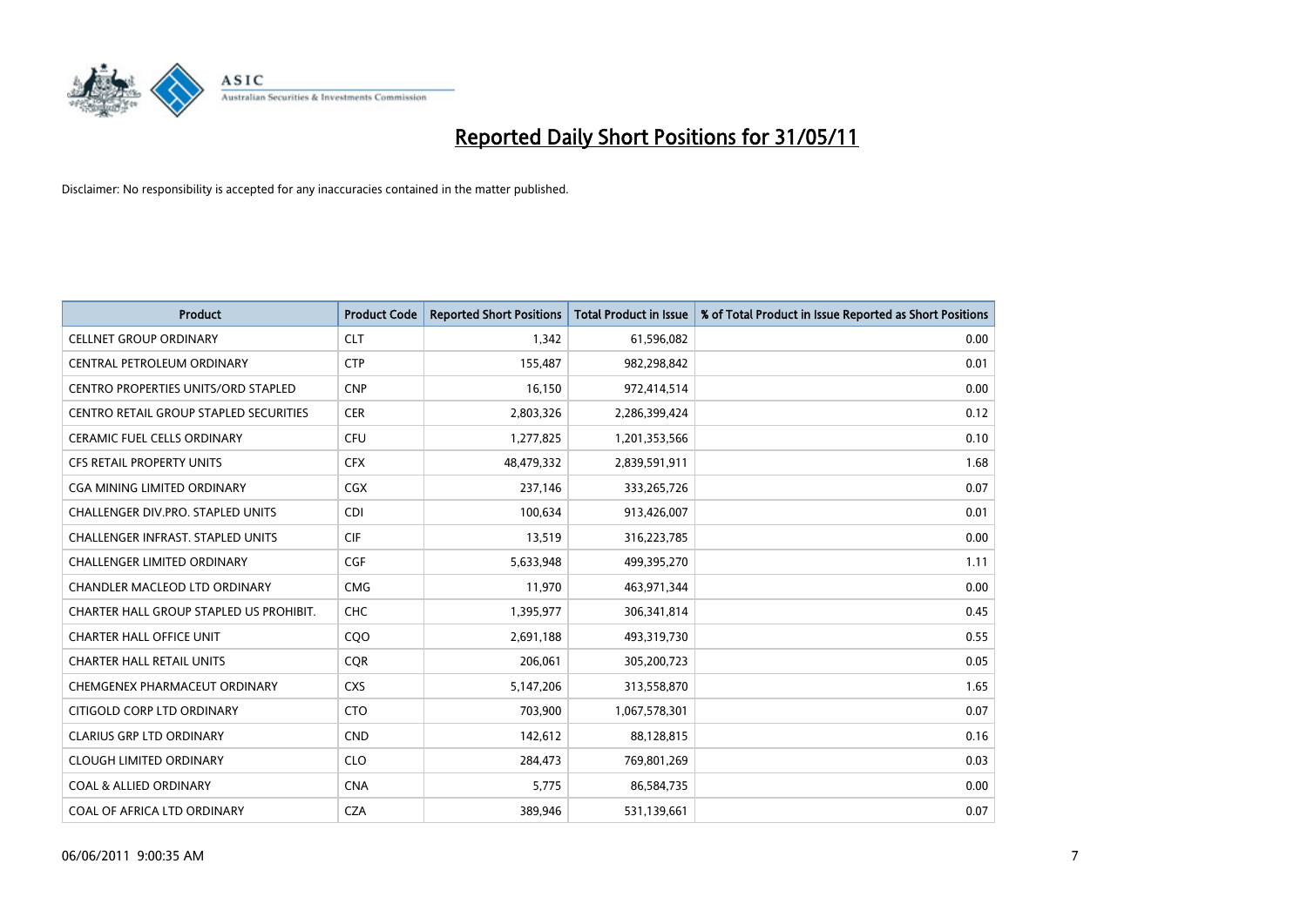

| <b>Product</b>                          | <b>Product Code</b> | <b>Reported Short Positions</b> | <b>Total Product in Issue</b> | % of Total Product in Issue Reported as Short Positions |
|-----------------------------------------|---------------------|---------------------------------|-------------------------------|---------------------------------------------------------|
| <b>COALSPUR MINES LTD ORDINARY</b>      | <b>CPL</b>          | 562,910                         | 528,358,828                   | 0.09                                                    |
| <b>COALWORKS LIMITED ORDINARY</b>       | <b>CWK</b>          | 6,843                           | 149,088,955                   | 0.00                                                    |
| <b>COBAR CONSOLIDATED ORDINARY</b>      | CCU                 | 91.405                          | 163,439,316                   | 0.06                                                    |
| COCA-COLA AMATIL ORDINARY               | <b>CCL</b>          | 9,359,320                       | 757,978,446                   | 1.21                                                    |
| <b>COCHLEAR LIMITED ORDINARY</b>        | <b>COH</b>          | 1,476,088                       | 56,745,023                    | 2.58                                                    |
| <b>COCKATOO COAL ORDINARY</b>           | <b>COK</b>          | 5,203,820                       | 1,016,096,908                 | 0.49                                                    |
| <b>COKAL LTD ORDINARY</b>               | <b>CKA</b>          | 392,815                         | 128,283,735                   | 0.31                                                    |
| COMMONWEALTH BANK, ORDINARY             | <b>CBA</b>          | 18,015,400                      | 1,558,627,244                 | 1.09                                                    |
| <b>COMMONWEALTH PROP ORDINARY UNITS</b> | <b>CPA</b>          | 34, 355, 743                    | 2,449,599,711                 | 1.41                                                    |
| <b>COMPASS RESOURCES ORDINARY</b>       | <b>CMR</b>          | 160,952                         | 147,402,920                   | 0.11                                                    |
| COMPUTERSHARE LTD ORDINARY              | <b>CPU</b>          | 3,963,435                       | 555,664,059                   | 0.69                                                    |
| <b>CONNECTEAST GROUP STAPLED</b>        | <b>CEU</b>          | 16,565,545                      | 3,940,145,951                 | 0.42                                                    |
| CONQUEST MINING ORDINARY                | COT                 | 244,367                         | 583,241,478                   | 0.03                                                    |
| CONSOLIDATED MEDIA, ORDINARY            | <b>CMI</b>          | 2,796,292                       | 561,834,996                   | 0.50                                                    |
| <b>CONTANGO MICROCAP ORDINARY</b>       | <b>CTN</b>          | 7,500                           | 146,423,793                   | 0.01                                                    |
| CONTINENTAL COAL LTD ORDINARY           | <b>CCC</b>          | 732,593                         | 1,980,616,757                 | 0.04                                                    |
| COOPER ENERGY LTD ORDINARY              | <b>COE</b>          | 89,539                          | 292,576,001                   | 0.03                                                    |
| <b>COPPER STRIKE LTD ORDINARY</b>       | <b>CSE</b>          | 714                             | 129,455,571                   | 0.00                                                    |
| <b>CORDLIFE LIMITED ORDINARY</b>        | CBB                 |                                 | 145,360,920                   | 0.00                                                    |
| COUNT FINANCIAL ORDINARY                | COU                 | 719,046                         | 262,212,976                   | 0.28                                                    |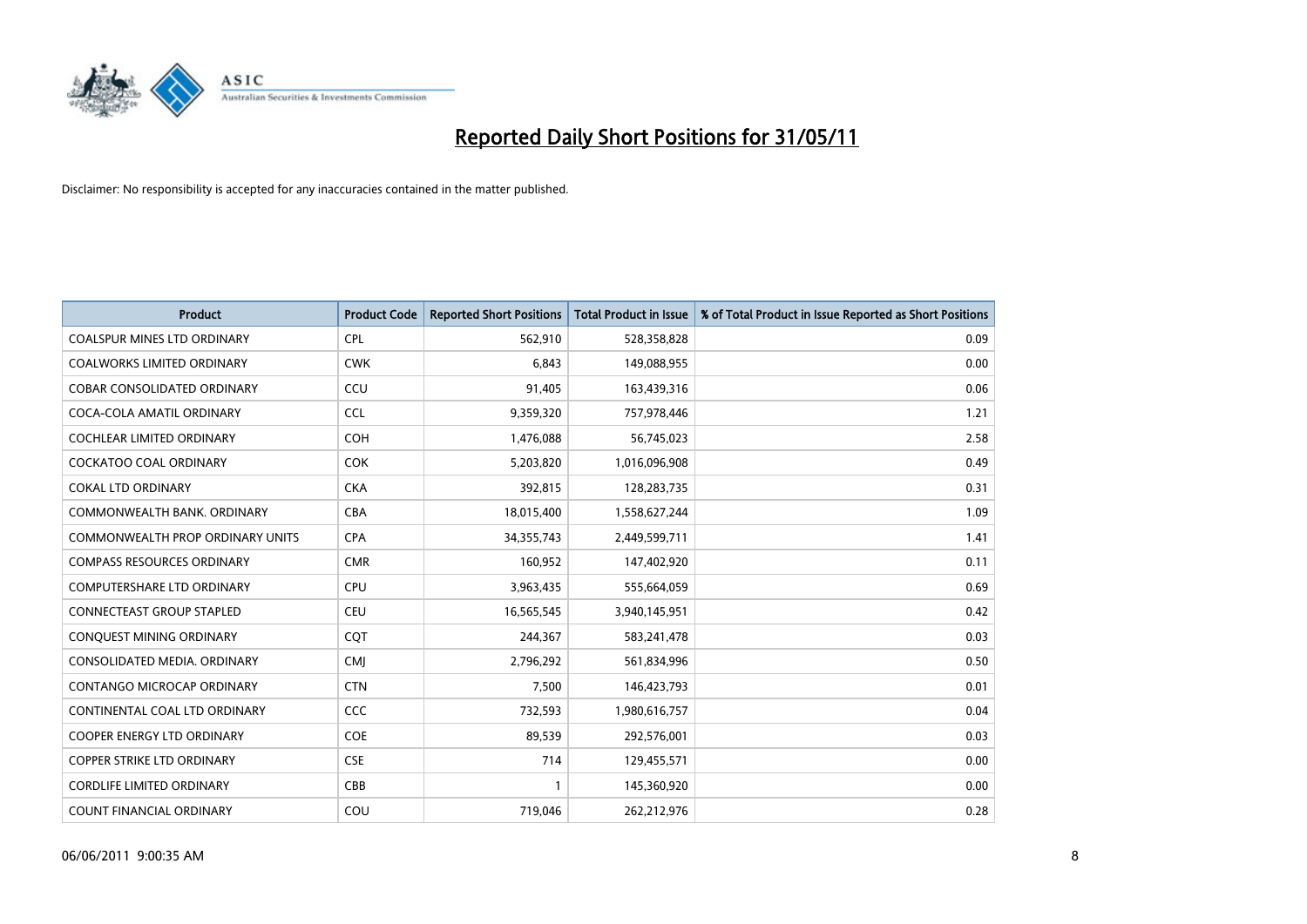

| <b>Product</b>                          | <b>Product Code</b> | <b>Reported Short Positions</b> | <b>Total Product in Issue</b> | % of Total Product in Issue Reported as Short Positions |
|-----------------------------------------|---------------------|---------------------------------|-------------------------------|---------------------------------------------------------|
| <b>CROMWELL PROP STAPLED SECURITIES</b> | <b>CMW</b>          | 170,893                         | 964,737,315                   | 0.02                                                    |
| CROWN LIMITED ORDINARY                  | <b>CWN</b>          | 2,963,709                       | 754,131,800                   | 0.37                                                    |
| <b>CSG LIMITED ORDINARY</b>             | CSV                 | 903,966                         | 282,567,499                   | 0.31                                                    |
| <b>CSL LIMITED ORDINARY</b>             | <b>CSL</b>          | 8,003,537                       | 532,316,561                   | 1.47                                                    |
| <b>CSR LIMITED ORDINARY</b>             | <b>CSR</b>          | 12,168,559                      | 506,000,315                   | 2.38                                                    |
| <b>CUDECO LIMITED ORDINARY</b>          | CDU                 | 606,363                         | 145,512,643                   | 0.41                                                    |
| <b>CUSTOMERS LIMITED ORDINARY</b>       | <b>CUS</b>          | 145,643                         | 134,869,357                   | 0.10                                                    |
| DART ENERGY LTD ORDINARY                | <b>DTE</b>          | 7,112,979                       | 720,674,545                   | 0.99                                                    |
| DAVID JONES LIMITED ORDINARY            | <b>DIS</b>          | 29,282,651                      | 520,751,395                   | 5.61                                                    |
| DECMIL GROUP LIMITED ORDINARY           | <b>DCG</b>          | 211,875                         | 124,204,568                   | 0.17                                                    |
| DEEP YELLOW LIMITED ORDINARY            | <b>DYL</b>          | 15,876                          | 1,127,534,458                 | 0.00                                                    |
| DEVINE LIMITED ORDINARY                 | <b>DVN</b>          | 1,000                           | 634,918,223                   | 0.00                                                    |
| DEXUS PROPERTY GROUP STAPLED UNITS      | <b>DXS</b>          | 19,064,221                      | 4,839,024,176                 | 0.38                                                    |
| DISCOVERY METALS LTD ORDINARY           | <b>DML</b>          | 6,959,079                       | 437,114,481                   | 1.60                                                    |
| DOMINO PIZZA ENTERPR ORDINARY           | <b>DMP</b>          | 245,154                         | 68,407,674                    | 0.36                                                    |
| DOWNER EDI LIMITED ORDINARY             | <b>DOW</b>          | 5,668,716                       | 429,100,296                   | 1.31                                                    |
| DRAGON MINING LTD ORDINARY              | <b>DRA</b>          | 1,722                           | 75,170,613                    | 0.00                                                    |
| DRILLSEARCH ENERGY ORDINARY             | <b>DLS</b>          | 1,278,513                       | 237,220,182                   | 0.54                                                    |
| DUET GROUP STAPLED US PROHIBIT.         | <b>DUE</b>          | 2,129,821                       | 909,692,991                   | 0.22                                                    |
| DULUXGROUP LIMITED ORDINARY             | <b>DLX</b>          | 5,202,303                       | 367,456,259                   | 1.39                                                    |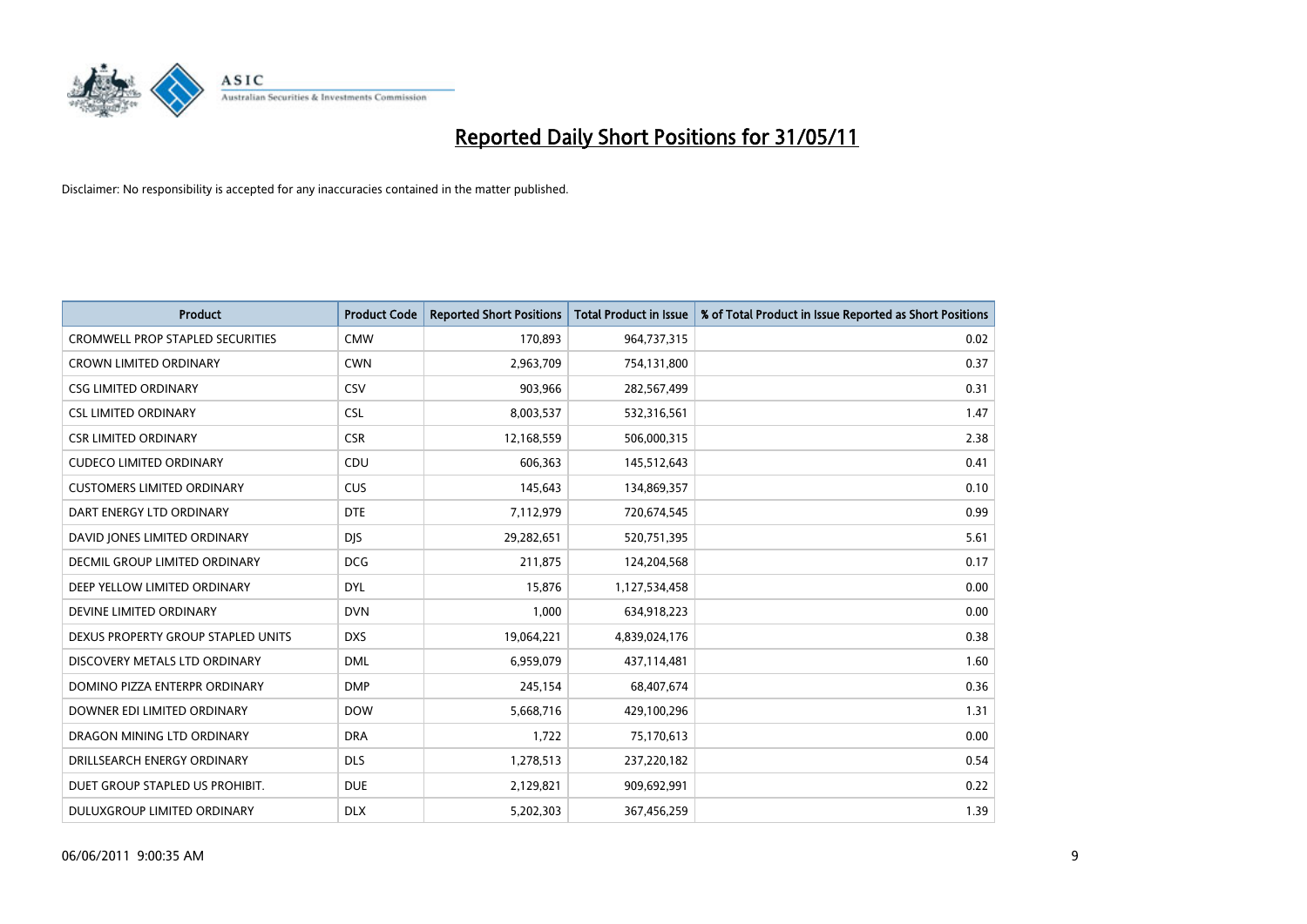

| <b>Product</b>                            | <b>Product Code</b> | <b>Reported Short Positions</b> | <b>Total Product in Issue</b> | % of Total Product in Issue Reported as Short Positions |
|-------------------------------------------|---------------------|---------------------------------|-------------------------------|---------------------------------------------------------|
| DWS ADVANCED ORDINARY                     | <b>DWS</b>          | 129,428                         | 132,362,763                   | 0.10                                                    |
| EASTERN STAR GAS ORDINARY                 | ESG                 | 8,519,820                       | 991,567,041                   | 0.86                                                    |
| EDT RETAIL TRUST UNITS                    | <b>EDT</b>          | 889.779                         | 4,700,290,868                 | 0.02                                                    |
| <b>ELDERS LIMITED HYBRIDS</b>             | <b>ELDPA</b>        | 47,786                          | 1,500,000                     | 3.19                                                    |
| <b>ELDERS LIMITED ORDINARY</b>            | <b>ELD</b>          | 13,427,340                      | 448,598,480                   | 2.98                                                    |
| ELDORADO GOLD CORP CDI 1:1                | EAU                 | 69,367                          | 19,644,760                    | 0.33                                                    |
| ELEMENTAL MINERALS ORDINARY               | <b>ELM</b>          | 133,753                         | 170,034,992                   | 0.08                                                    |
| ELIXIR PETROLEUM LTD ORDINARY             | <b>EXR</b>          | 324,400                         | 188,988,472                   | 0.17                                                    |
| <b>EMECO HOLDINGS ORDINARY</b>            | <b>EHL</b>          | 690,866                         | 631,237,586                   | 0.09                                                    |
| <b>ENERGY RESOURCES ORDINARY 'A'</b>      | <b>ERA</b>          | 4,718,651                       | 190,737,934                   | 2.47                                                    |
| <b>ENERGY WORLD CORPOR. ORDINARY</b>      | <b>EWC</b>          | 21,184,385                      | 1,561,166,672                 | 1.35                                                    |
| <b>ENTEK ENERGY LTD ORDINARY</b>          | <b>ETE</b>          | 3,202,507                       | 408,525,909                   | 0.79                                                    |
| <b>ENTELLECT LIMITED ORDINARY</b>         | <b>ESN</b>          | 464,050                         | 87,239,240                    | 0.53                                                    |
| <b>ENVESTRA LIMITED ORDINARY</b>          | <b>ENV</b>          | 3,802,704                       | 1,468,560,201                 | 0.25                                                    |
| EQUINOX MINERALS LTD CHESS DEPOSITARY INT | EQN                 | 1,769,720                       | 879,495,876                   | 0.21                                                    |
| <b>EVEREST FINANCIAL ORDINARY</b>         | <b>EFG</b>          | 4,300                           | 25,143,824                    | 0.02                                                    |
| EXTRACT RESOURCES ORDINARY                | <b>EXT</b>          | 418,097                         | 251,191,285                   | 0.16                                                    |
| FAIRFAX MEDIA LTD ORDINARY                | <b>FXJ</b>          | 287,355,433                     | 2,351,955,725                 | 12.20                                                   |
| FAR LTD ORDINARY                          | <b>FAR</b>          | 21,190,099                      | 1,245,351,164                 | 1.70                                                    |
| FERRAUS LIMITED ORDINARY                  | <b>FRS</b>          | 370                             | 249,398,565                   | 0.00                                                    |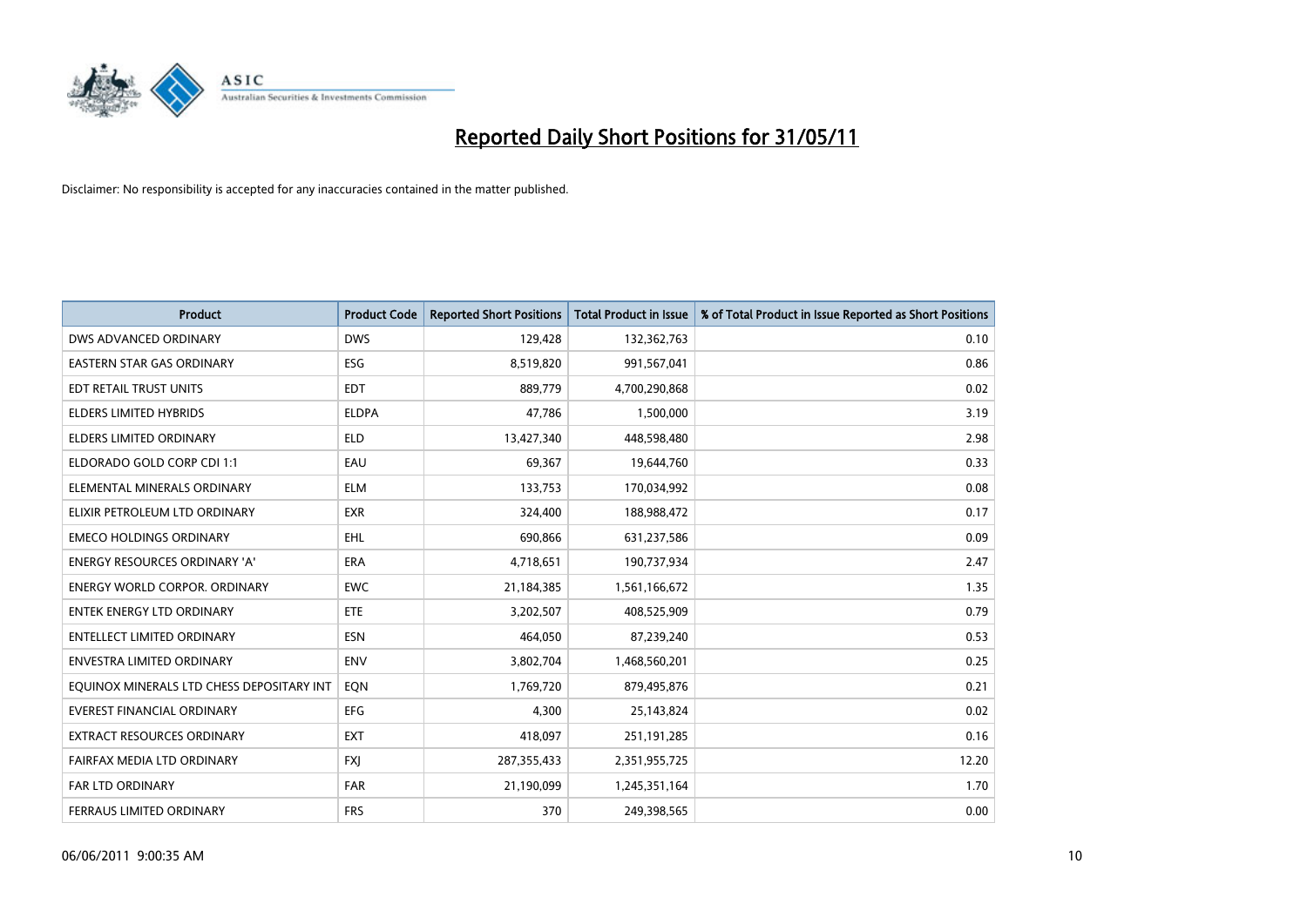

| <b>Product</b>                        | <b>Product Code</b> | <b>Reported Short Positions</b> | <b>Total Product in Issue</b> | % of Total Product in Issue Reported as Short Positions |
|---------------------------------------|---------------------|---------------------------------|-------------------------------|---------------------------------------------------------|
| FISHER & PAYKEL APP. ORDINARY         | <b>FPA</b>          | 139,105                         | 724,235,162                   | 0.02                                                    |
| FISHER & PAYKEL H. ORDINARY           | <b>FPH</b>          | 2,479,247                       | 520,473,867                   | 0.48                                                    |
| FKP PROPERTY GROUP STAPLED SECURITIES | <b>FKP</b>          | 18,834,180                      | 1,184,196,147                 | 1.59                                                    |
| FLEETWOOD CORP ORDINARY               | <b>FWD</b>          | 288,368                         | 57,847,937                    | 0.49                                                    |
| FLETCHER BUILDING ORDINARY            | <b>FBU</b>          | 6,974,788                       | 678,573,570                   | 1.02                                                    |
| FLEXIGROUP LIMITED ORDINARY           | <b>FXL</b>          | 224,256                         | 275,472,492                   | 0.09                                                    |
| <b>FLIGHT CENTRE ORDINARY</b>         | <b>FLT</b>          | 3,535,969                       | 99,939,087                    | 3.52                                                    |
| FLINDERS MINES LTD ORDINARY           | <b>FMS</b>          | 21,334,532                      | 1,820,634,571                 | 1.15                                                    |
| <b>FOCUS MINERALS LTD ORDINARY</b>    | <b>FML</b>          | 339.999                         | 3,440,515,431                 | 0.01                                                    |
| <b>FORGE GROUP LIMITED ORDINARY</b>   | <b>FGE</b>          | 89,373                          | 82,924,014                    | 0.10                                                    |
| FORTE ENERGY NL ORDINARY              | <b>FTE</b>          | 2,658,986                       | 695,589,311                   | 0.38                                                    |
| <b>FORTESCUE METALS GRP ORDINARY</b>  | <b>FMG</b>          | 38,549,368                      | 3,113,348,659                 | 1.23                                                    |
| <b>FOSTER'S GROUP ORDINARY</b>        | FGL                 | 7,254,479                       | 1,940,894,542                 | 0.35                                                    |
| FTD CORPORATION ORDINARY              | <b>FTD</b>          | 8,088                           | 36,474,593                    | 0.02                                                    |
| <b>FUNTASTIC LIMITED ORDINARY</b>     | <b>FUN</b>          | 322,528                         | 340,997,682                   | 0.09                                                    |
| <b>G.U.D. HOLDINGS ORDINARY</b>       | GUD                 | 417,497                         | 69,089,611                    | 0.59                                                    |
| <b>GALAXY RESOURCES ORDINARY</b>      | <b>GXY</b>          | 274,949                         | 323,327,000                   | 0.08                                                    |
| <b>GEODYNAMICS LIMITED ORDINARY</b>   | GDY                 | 108,821                         | 336,892,832                   | 0.04                                                    |
| <b>GINDALBIE METALS LTD ORDINARY</b>  | <b>GBG</b>          | 41,651,141                      | 935,615,590                   | 4.45                                                    |
| <b>GLOBAL MINING ORDINARY</b>         | <b>GMI</b>          | 8,951                           | 191,820,968                   | 0.00                                                    |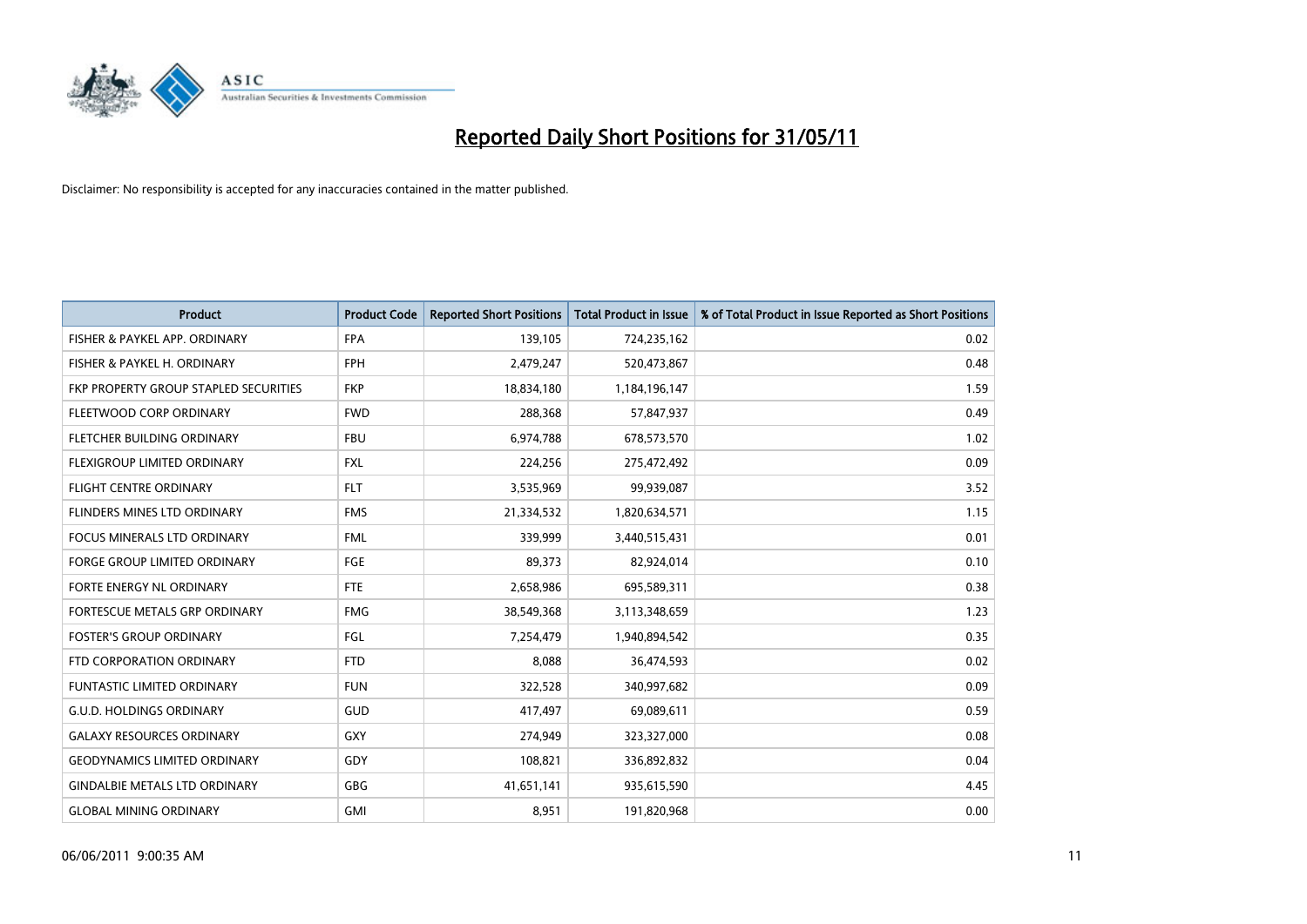

| <b>Product</b>                            | <b>Product Code</b> | <b>Reported Short Positions</b> | <b>Total Product in Issue</b> | % of Total Product in Issue Reported as Short Positions |
|-------------------------------------------|---------------------|---------------------------------|-------------------------------|---------------------------------------------------------|
| <b>GLOUCESTER COAL ORDINARY</b>           | GCL                 | 188,304                         | 164,748,152                   | 0.10                                                    |
| <b>GME RESOURCES LTD ORDINARY</b>         | <b>GME</b>          | 800                             | 315,549,544                   | 0.00                                                    |
| <b>GOLD ANOMALY LIMITED ORDINARY</b>      | GOA                 | 10,000,000                      | 1,216,804,836                 | 0.83                                                    |
| <b>GOLD ONE INT LTD ORDINARY</b>          | GDO                 | 784,115                         | 807,664,732                   | 0.10                                                    |
| <b>GOLD ROAD RES LTD ORDINARY</b>         | <b>GOR</b>          | 224,751                         | 288,890,842                   | 0.08                                                    |
| <b>GOLDEN WEST RESOURCE ORDINARY</b>      | <b>GWR</b>          | 1,651                           | 192,082,567                   | 0.00                                                    |
| <b>GOODMAN FIELDER, ORDINARY</b>          | <b>GFF</b>          | 29,768,140                      | 1,380,386,438                 | 2.15                                                    |
| <b>GOODMAN GROUP STAPLED US PROHIBIT.</b> | <b>GMG</b>          | 26,585,571                      | 7,394,607,411                 | 0.35                                                    |
| <b>GPT GROUP STAPLED SEC.</b>             | GPT                 | 13,628,210                      | 1,855,529,431                 | 0.72                                                    |
| <b>GRAINCORP LIMITED A CLASS ORDINARY</b> | <b>GNC</b>          | 522,878                         | 198,318,900                   | 0.24                                                    |
| <b>GRANGE RESOURCES, ORDINARY</b>         | <b>GRR</b>          | 87,835                          | 1,153,181,487                 | 0.00                                                    |
| <b>GREENCAP LIMITED ORDINARY</b>          | GCG                 |                                 | 262,515,385                   | 0.00                                                    |
| <b>GREENLAND MIN EN LTD ORDINARY</b>      | GGG                 | 1,488,071                       | 336,866,759                   | 0.43                                                    |
| <b>GRYPHON MINERALS LTD ORDINARY</b>      | GRY                 | 2,548,664                       | 299,822,058                   | 0.85                                                    |
| <b>GUILDFORD COAL LTD ORDINARY</b>        | <b>GUF</b>          | 123,701                         | 213,532,609                   | 0.06                                                    |
| GUINNESS PEAT GROUP. CHESS DEPOSITARY INT | GPG                 | 911,343                         | 300,865,269                   | 0.30                                                    |
| <b>GUNNS LIMITED ORDINARY</b>             | <b>GNS</b>          | 43,128,907                      | 848,401,559                   | 5.05                                                    |
| <b>GWA GROUP LTD ORDINARY</b>             | <b>GWA</b>          | 7,805,056                       | 301,525,014                   | 2.59                                                    |
| <b>HARVEY NORMAN ORDINARY</b>             | <b>HVN</b>          | 36,007,540                      | 1,062,316,784                 | 3.39                                                    |
| <b>HASTIE GROUP LIMITED ORDINARY</b>      | <b>HST</b>          | 1,380,659                       | 239,781,419                   | 0.57                                                    |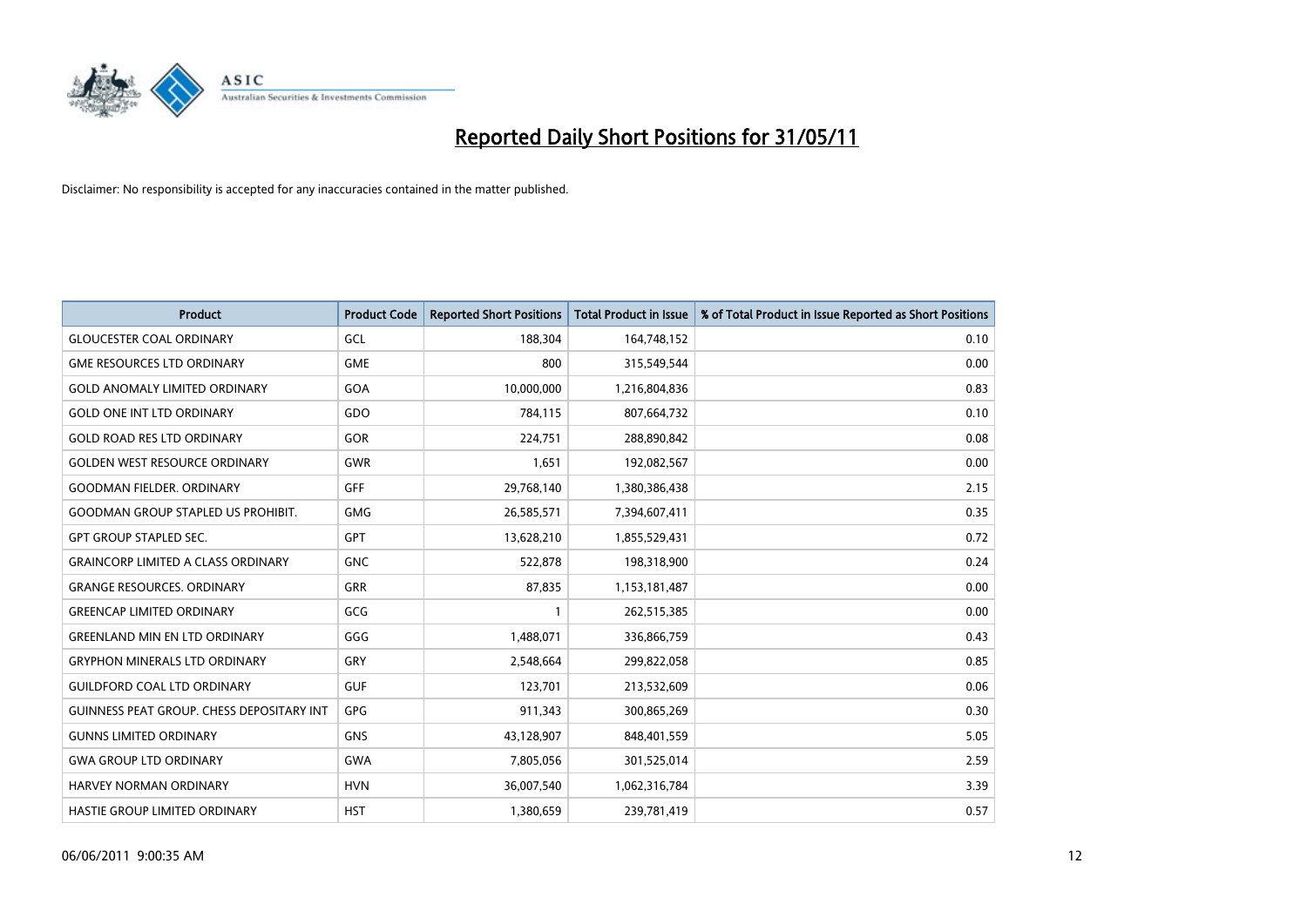

| <b>Product</b>                           | <b>Product Code</b> | <b>Reported Short Positions</b> | Total Product in Issue | % of Total Product in Issue Reported as Short Positions |
|------------------------------------------|---------------------|---------------------------------|------------------------|---------------------------------------------------------|
| HASTINGS DIVERSIFIED STAPLED SECURITY    | <b>HDF</b>          | 797,983                         | 529,187,294            | 0.14                                                    |
| <b>HEARTWARE INT INC CDI 35:1</b>        | <b>HIN</b>          | 272,008                         | 48,598,550             | 0.56                                                    |
| <b>HENDERSON GROUP CDI 1:1</b>           | <b>HGG</b>          | 1,351,145                       | 584,919,716            | 0.22                                                    |
| HFA HOLDINGS LIMITED ORDINARY            | <b>HFA</b>          | 8,273                           | 117,332,831            | 0.00                                                    |
| <b>HIGHLANDS PACIFIC ORDINARY</b>        | <b>HIG</b>          | 2,513,597                       | 686,082,148            | 0.36                                                    |
| HILLS HOLDINGS LTD ORDINARY              | <b>HIL</b>          | 3,719,640                       | 249,139,016            | 1.48                                                    |
| HORIZON OIL LIMITED ORDINARY             | <b>HZN</b>          | 1,284,263                       | 1,130,811,515          | 0.10                                                    |
| HUNNU COAL LIMITED ORDINARY              | <b>HUN</b>          | 382,374                         | 212,565,002            | 0.18                                                    |
| ICON ENERGY LIMITED ORDINARY             | <b>ICN</b>          | 87,000                          | 469,301,394            | 0.01                                                    |
| <b>IINET LIMITED ORDINARY</b>            | <b>IIN</b>          | 1,469,183                       | 152,160,119            | 0.95                                                    |
| ILUKA RESOURCES ORDINARY                 | <b>ILU</b>          | 6,738,433                       | 418,700,517            | 1.60                                                    |
| <b>IMDEX LIMITED ORDINARY</b>            | <b>IMD</b>          | 530,948                         | 199,414,165            | 0.25                                                    |
| IMF (AUSTRALIA) LTD ORDINARY             | <b>IMF</b>          | 329,821                         | 123,828,193            | 0.26                                                    |
| <b>IMX RESOURCES LTD ORDINARY</b>        | <b>IXR</b>          | 23,563                          | 262,612,803            | 0.01                                                    |
| <b>INCITEC PIVOT ORDINARY</b>            | IPL                 | 1,576,639                       | 1,628,730,107          | 0.08                                                    |
| <b>INDAGO RESOURCES LTD ORDINARY</b>     | <b>IDG</b>          | 8,179                           | 6,141,546              | 0.13                                                    |
| <b>INDEPENDENCE GROUP ORDINARY</b>       | <b>IGO</b>          | 544,711                         | 199,499,323            | 0.27                                                    |
| INDOPHIL RESOURCES ORDINARY              | <b>IRN</b>          | 1,717,866                       | 471,445,763            | 0.36                                                    |
| <b>INDUSTREA LIMITED ORDINARY</b>        | IDL                 | 1,576,660                       | 364,524,797            | 0.42                                                    |
| <b>INFIGEN ENERGY STAPLED SECURITIES</b> | <b>IFN</b>          | 6,042,071                       | 762,265,972            | 0.80                                                    |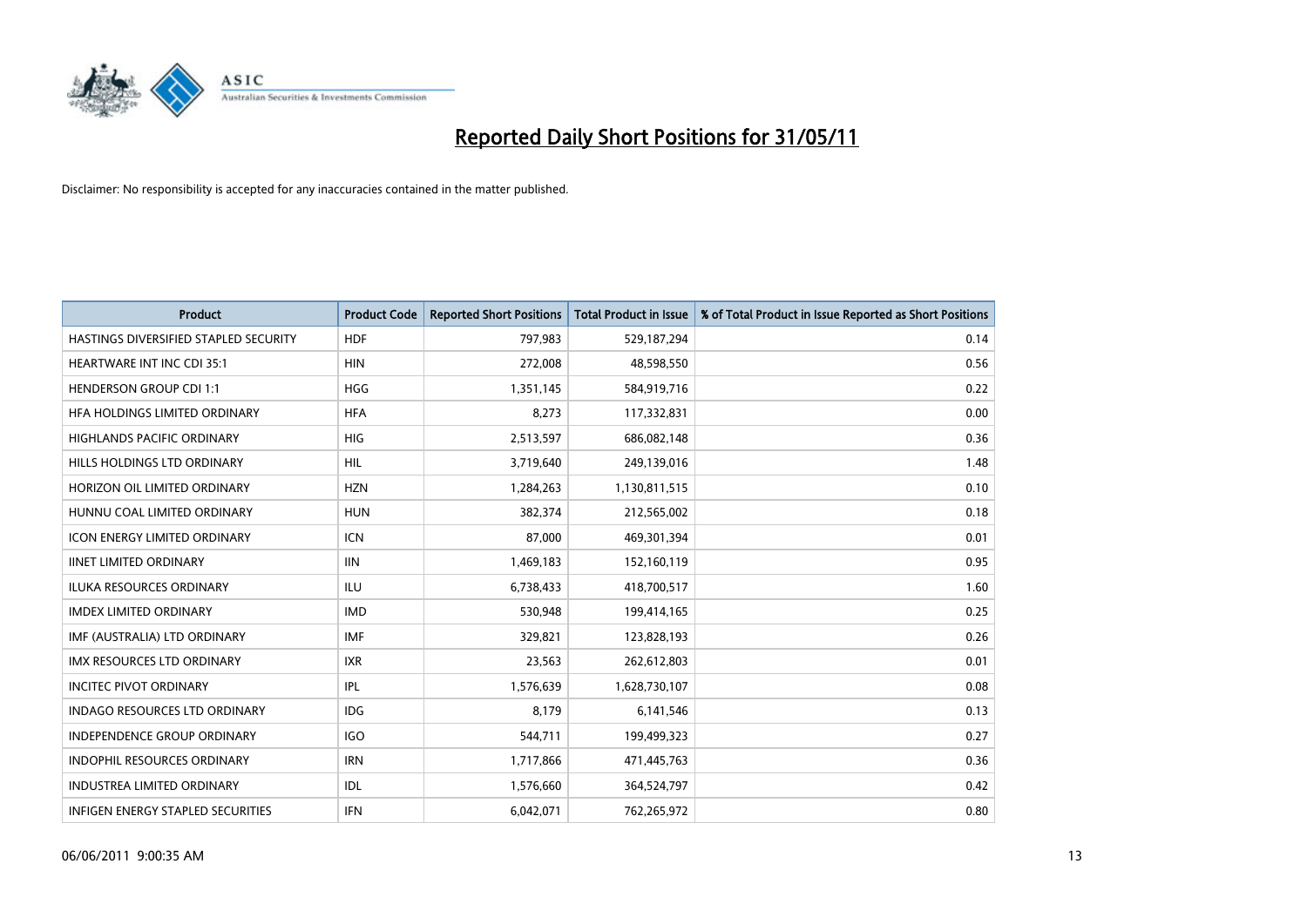

| <b>Product</b>                            | <b>Product Code</b> | <b>Reported Short Positions</b> | <b>Total Product in Issue</b> | % of Total Product in Issue Reported as Short Positions |
|-------------------------------------------|---------------------|---------------------------------|-------------------------------|---------------------------------------------------------|
| <b>INFRATIL LIMITED ORDINARY</b>          | IFZ                 | 118,128                         | 601,616,935                   | 0.02                                                    |
| ING RE COM GROUP STAPLED SECURITIES       | ILF                 | 9,075                           | 441,029,194                   | 0.00                                                    |
| <b>INSURANCE AUSTRALIA ORDINARY</b>       | <b>IAG</b>          | 7,773,684                       | 2,079,034,021                 | 0.36                                                    |
| INT GOLDFIELDS LTD ORDINARY               | <b>IGS</b>          | 12,197,682                      | 571,520,386                   | 2.13                                                    |
| INTEGRA MINING LTD, ORDINARY              | <b>IGR</b>          | 5,327,893                       | 841,525,727                   | 0.63                                                    |
| <b>INTREPID MINES ORDINARY</b>            | <b>IAU</b>          | 2,186,839                       | 520,626,235                   | 0.41                                                    |
| INVESTA OFFICE FUND STAPLED SECURITIES    | <b>IOF</b>          | 8,497,612                       | 2,729,071,212                 | 0.31                                                    |
| <b>INVOCARE LIMITED ORDINARY</b>          | <b>IVC</b>          | 1,008,302                       | 102,421,288                   | 0.97                                                    |
| <b>ION LIMITED ORDINARY</b>               | <b>ION</b>          | 164,453                         | 256,365,105                   | 0.06                                                    |
| <b>IOOF HOLDINGS LTD ORDINARY</b>         | <b>IFL</b>          | 993,569                         | 229,794,395                   | 0.41                                                    |
| <b>IPGA LIMITED ORDINARY</b>              | <b>IPP</b>          | 100,000                         | 147,395,084                   | 0.07                                                    |
| <b>IRESS MARKET TECH. ORDINARY</b>        | <b>IRE</b>          | 2,519,451                       | 126,018,142                   | 1.98                                                    |
| <b>IRON ORE HOLDINGS ORDINARY</b>         | <b>IOH</b>          | 21,171                          | 166,087,005                   | 0.01                                                    |
| ISHARES FTSE CHINA25 CDI 1:1              | <b>IZZ</b>          | 502                             | 128,250,000                   | 0.00                                                    |
| ISHARES MSCI AUS 200 ISHARES MSCI AUS 200 | <b>IOZ</b>          | 3,554                           | 1,950,015                     | 0.18                                                    |
| ISHARES MSCI EAFE CDI 1:1                 | <b>IVE</b>          | 5,070                           | 590,400,000                   | 0.00                                                    |
| ISHARES S&P 500 CDI 1:1                   | <b>IVV</b>          | 10,026                          | 116,350,000                   | 0.01                                                    |
| ISHARES S&P HIGH DIV ISHARES S&P HIGH DIV | <b>IHD</b>          | 5,208                           | 1,900,055                     | 0.27                                                    |
| ISHARES SMALL ORDS ISHARES SMALL ORDS     | <b>ISO</b>          | 151,036                         | 5,700,000                     | 2.65                                                    |
| <b>ISOFT GROUP LIMITED ORDINARY</b>       | <b>ISF</b>          | 4,860,173                       | 1,070,595,874                 | 0.46                                                    |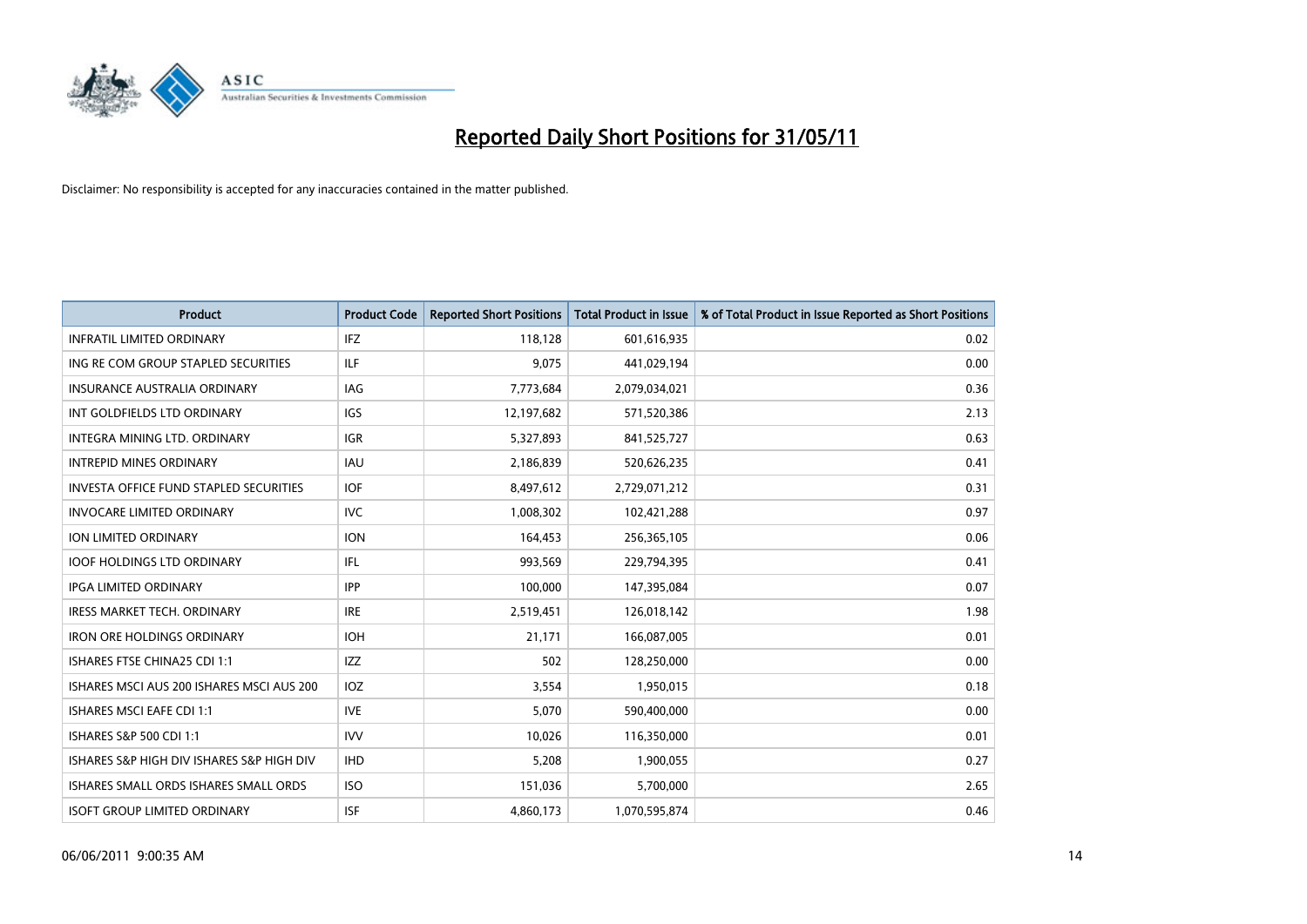

| <b>Product</b>                                  | <b>Product Code</b> | <b>Reported Short Positions</b> | <b>Total Product in Issue</b> | % of Total Product in Issue Reported as Short Positions |
|-------------------------------------------------|---------------------|---------------------------------|-------------------------------|---------------------------------------------------------|
| <b>IVANHOE AUSTRALIA ORDINARY</b>               | <b>IVA</b>          | 673,843                         | 418,709,553                   | 0.15                                                    |
| <b>JABIRU METALS LTD ORDINARY</b>               | IML                 | 37.741                          | 558,654,366                   | 0.00                                                    |
| <b>JAMES HARDIE INDUST CHESS DEPOSITARY INT</b> | <b>IHX</b>          | 17,732,817                      | 436,386,587                   | 4.05                                                    |
| <b>JAMESON RESOURCES ORDINARY</b>               | <b>JAL</b>          | 1,600,000                       | 95,828,865                    | 1.67                                                    |
| <b>IB HI-FI LIMITED ORDINARY</b>                | <b>IBH</b>          | 13,208,695                      | 98,530,763                    | 13.37                                                   |
| <b>JUPITER MINES ORDINARY</b>                   | <b>IMS</b>          | 791,513                         | 1,560,335,037                 | 0.05                                                    |
| KAGARA LTD ORDINARY                             | KZL                 | 9,934,346                       | 708,583,836                   | 1.38                                                    |
| KANGAROO RES LTD ORDINARY                       | <b>KRL</b>          | 600,000                         | 1,129,430,012                 | 0.05                                                    |
| KAROON GAS AUSTRALIA ORDINARY                   | <b>KAR</b>          | 1,066,868                       | 221,420,769                   | 0.48                                                    |
| KASBAH RESOURCES ORDINARY                       | <b>KAS</b>          | 108,602                         | 364,262,596                   | 0.03                                                    |
| KATHMANDU HOLD LTD ORDINARY                     | <b>KMD</b>          | 888,460                         | 200,000,000                   | 0.43                                                    |
| <b>KEYBRIDGE CAPITAL ORDINARY</b>               | <b>KBC</b>          | 5,999                           | 172,070,564                   | 0.00                                                    |
| KIMBERLEY METALS LTD ORDINARY                   | <b>KBL</b>          | 1.820                           | 161,976,319                   | 0.00                                                    |
| KINGSGATE CONSOLID. ORDINARY                    | <b>KCN</b>          | 2,288,182                       | 135,221,250                   | 1.68                                                    |
| KINGSROSE MINING LTD ORDINARY                   | <b>KRM</b>          | 854,704                         | 263,306,342                   | 0.31                                                    |
| LEIGHTON HOLDINGS ORDINARY                      | LEI                 | 6,940,929                       | 336,515,596                   | 2.04                                                    |
| LEND LEASE GROUP UNIT/ORD STAPLED               | LLC                 | 3,465,387                       | 570,915,669                   | 0.59                                                    |
| LINC ENERGY LTD ORDINARY                        | <b>LNC</b>          | 6,269,342                       | 503,418,900                   | 1.22                                                    |
| LIOUEFIED NATURAL ORDINARY                      | LNG                 | 28,791                          | 214,249,015                   | 0.01                                                    |
| LYNAS CORPORATION ORDINARY                      | <b>LYC</b>          | 70.006.570                      | 1,702,574,638                 | 4.11                                                    |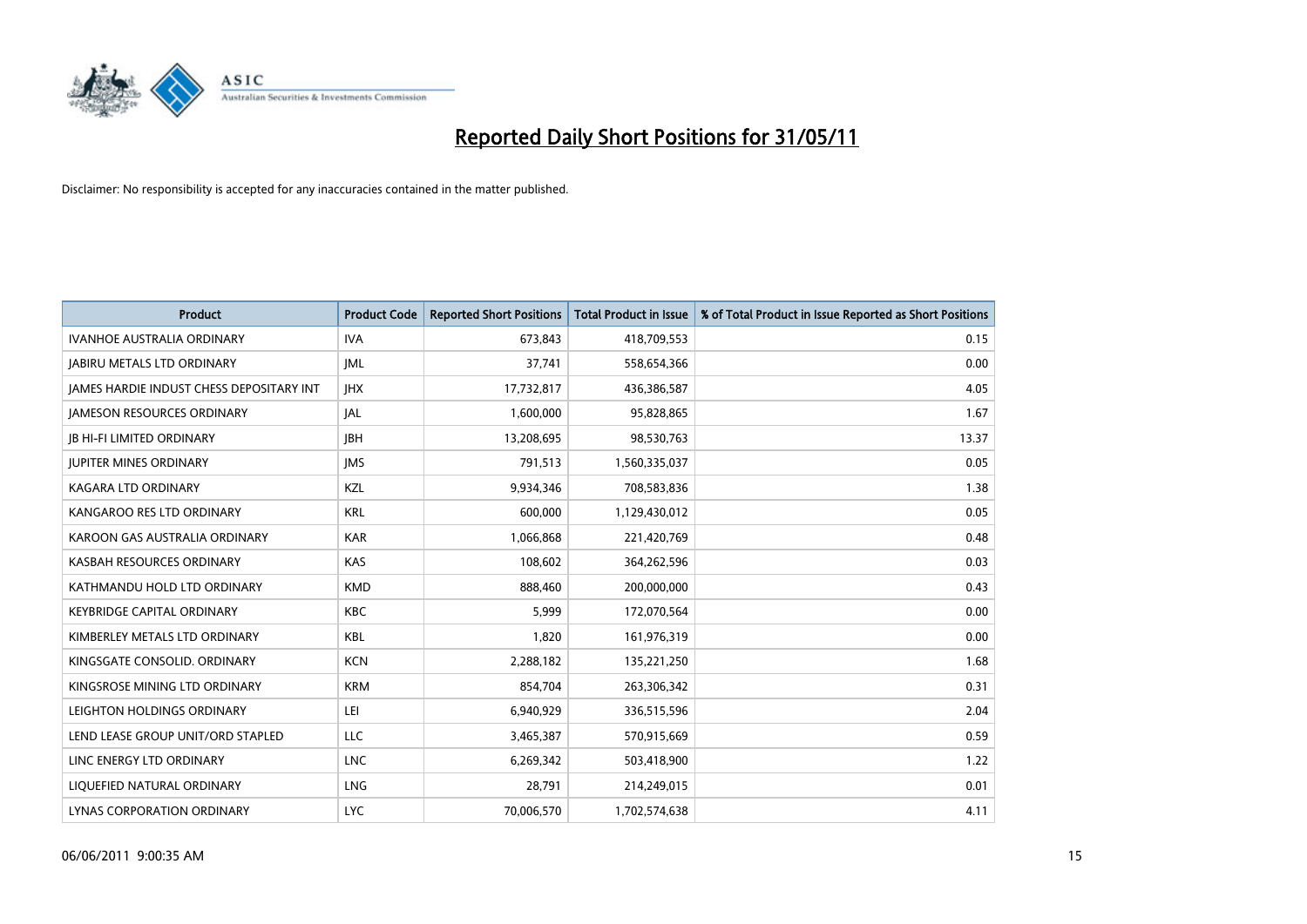

| <b>Product</b>                        | <b>Product Code</b> | <b>Reported Short Positions</b> | <b>Total Product in Issue</b> | % of Total Product in Issue Reported as Short Positions |
|---------------------------------------|---------------------|---------------------------------|-------------------------------|---------------------------------------------------------|
| M2 TELECOMMUNICATION ORDINARY         | <b>MTU</b>          | 403,163                         | 123,616,285                   | 0.33                                                    |
| MACA LIMITED ORDINARY                 | <b>MLD</b>          | 2,015                           | 150,000,000                   | 0.00                                                    |
| MACARTHUR COAL ORDINARY               | <b>MCC</b>          | 4,546,892                       | 302,092,343                   | 1.50                                                    |
| <b>MACMAHON HOLDINGS ORDINARY</b>     | <b>MAH</b>          | 12,359,880                      | 733,711,705                   | 1.70                                                    |
| MACQ ATLAS ROADS GRP ORDINARY STAPLED | <b>MOA</b>          | 5,554,036                       | 452,345,907                   | 1.20                                                    |
| MACQUARIE GROUP LTD ORDINARY          | <b>MOG</b>          | 4,774,448                       | 346,847,103                   | 1.36                                                    |
| MAGMA METALS LTD. ORDINARY            | <b>MMW</b>          | 452,594                         | 267,040,923                   | 0.18                                                    |
| MANTRA RESOURCES ORDINARY             | <b>MRU</b>          | 45,412                          | 135,326,194                   | 0.03                                                    |
| MAP GROUP STAPLED US PROHIBIT.        | <b>MAP</b>          | 4,750,529                       | 1,861,210,782                 | 0.25                                                    |
| MARENGO MINING ORDINARY               | <b>MGO</b>          | 183,764                         | 995,068,613                   | 0.02                                                    |
| <b>MATRIX C &amp; E LTD ORDINARY</b>  | <b>MCE</b>          | 9,870                           | 77,081,507                    | 0.01                                                    |
| MCMILLAN SHAKESPEARE ORDINARY         | <b>MMS</b>          | 60,091                          | 68,067,560                    | 0.08                                                    |
| MCPHERSON'S LTD ORDINARY              | <b>MCP</b>          | 216,965                         | 72,401,758                    | 0.30                                                    |
| MEDUSA MINING LTD ORDINARY            | <b>MML</b>          | 2,710,298                       | 188,233,911                   | 1.43                                                    |
| MELBOURNE IT LIMITED ORDINARY         | <b>MLB</b>          | 150,988                         | 80,662,621                    | 0.19                                                    |
| MEO AUSTRALIA LTD ORDINARY            | <b>MEO</b>          | 5,820,856                       | 539,913,260                   | 1.06                                                    |
| MERMAID MARINE ORDINARY               | <b>MRM</b>          | 1,223,394                       | 215,376,756                   | 0.55                                                    |
| MESOBLAST LIMITED ORDINARY            | <b>MSB</b>          | 1,671,745                       | 279,733,562                   | 0.61                                                    |
| METALS X LIMITED ORDINARY             | <b>MLX</b>          | 248,980                         | 1,365,661,782                 | 0.02                                                    |
| METCASH LIMITED ORDINARY              | <b>MTS</b>          | 20,811,719                      | 768,853,644                   | 2.68                                                    |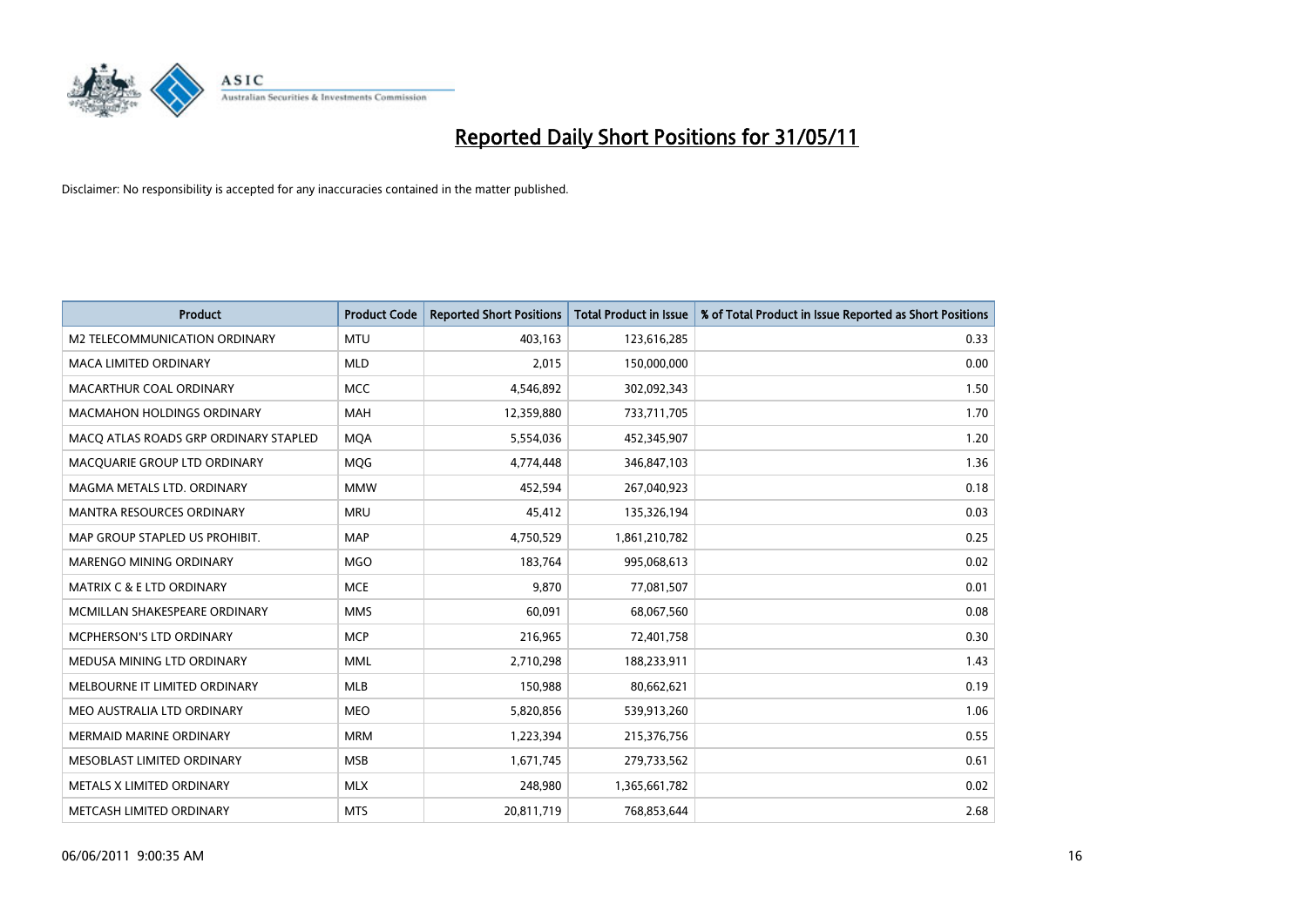

| <b>Product</b>                     | <b>Product Code</b> | <b>Reported Short Positions</b> | <b>Total Product in Issue</b> | % of Total Product in Issue Reported as Short Positions |
|------------------------------------|---------------------|---------------------------------|-------------------------------|---------------------------------------------------------|
| METGASCO LIMITED ORDINARY          | <b>MEL</b>          | 235,435                         | 252,710,972                   | 0.09                                                    |
| METMINCO LIMITED ORDINARY          | <b>MNC</b>          | 6,945,935                       | 1,402,616,146                 | 0.49                                                    |
| MHM METALS LIMITED ORDINARY        | <b>MHM</b>          | 49,280                          | 101,455,410                   | 0.05                                                    |
| MICLYN EXP OFFSHR ORDINARY         | <b>MIO</b>          | 788,407                         | 274,618,684                   | 0.28                                                    |
| MINARA RESOURCES ORDINARY          | <b>MRE</b>          | 6,515,969                       | 1,169,424,487                 | 0.55                                                    |
| MINCOR RESOURCES NL ORDINARY       | <b>MCR</b>          | 2,251,605                       | 200,608,804                   | 1.10                                                    |
| MINEMAKERS LIMITED ORDINARY        | <b>MAK</b>          | 71,627                          | 227,003,950                   | 0.03                                                    |
| MINERAL DEPOSITS ORDINARY          | <b>MDL</b>          | 232,540                         | 60,768,582                    | 0.37                                                    |
| MINERAL RESOURCES, ORDINARY        | <b>MIN</b>          | 763,120                         | 169,143,017                   | 0.45                                                    |
| MIRABELA NICKEL LTD ORDINARY       | <b>MBN</b>          | 11,182,841                      | 491,561,237                   | 2.27                                                    |
| MIRVAC GROUP STAPLED SECURITIES    | <b>MGR</b>          | 20,826,074                      | 3,416,924,188                 | 0.57                                                    |
| <b>MOLOPO ENERGY LTD ORDINARY</b>  | <b>MPO</b>          | 1,872,710                       | 250,972,584                   | 0.74                                                    |
| MOLY MINES LIMITED ORDINARY        | <b>MOL</b>          | 175,011                         | 384,893,989                   | 0.04                                                    |
| <b>MONADELPHOUS GROUP ORDINARY</b> | <b>MND</b>          | 566,697                         | 87,576,827                    | 0.64                                                    |
| MORTGAGE CHOICE LTD ORDINARY       | <b>MOC</b>          | 7,657                           | 119,948,255                   | 0.01                                                    |
| MOUNT GIBSON IRON ORDINARY         | MGX                 | 5,695,791                       | 1,082,570,693                 | 0.51                                                    |
| MSF SUGAR LIMITED ORDINARY         | <b>MSF</b>          | 20,338                          | 69,165,378                    | 0.03                                                    |
| MULTIPLEX SITES SITES              | <b>MXUPA</b>        | 190                             | 4,500,000                     | 0.00                                                    |
| <b>MUNDO MINERALS ORDINARY</b>     | <b>MUN</b>          | 138,626                         | 321,375,177                   | 0.04                                                    |
| MURCHISON METALS LTD ORDINARY      | <b>MMX</b>          | 12,954,846                      | 435,884,268                   | 2.98                                                    |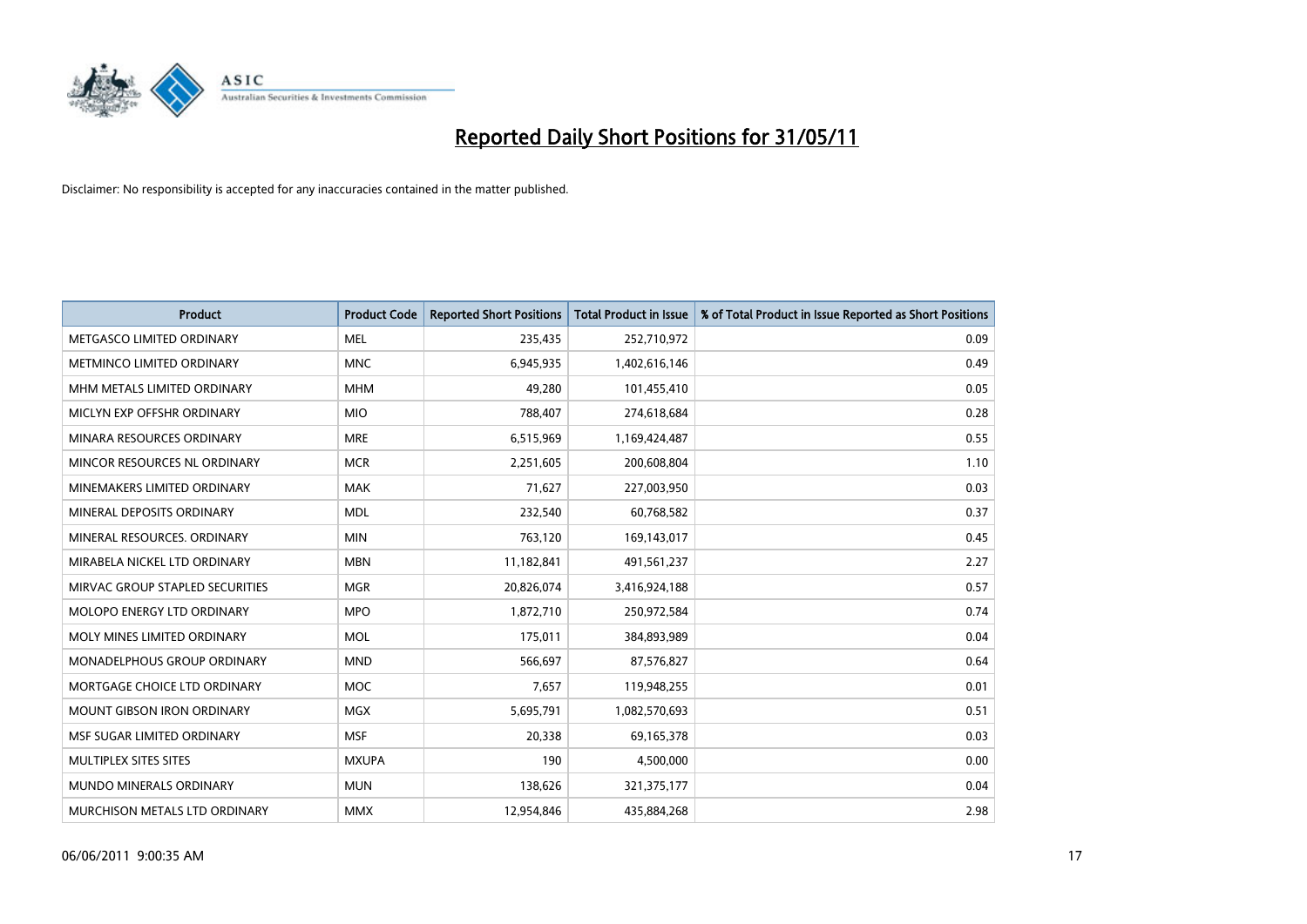

| <b>Product</b>                    | <b>Product Code</b> | <b>Reported Short Positions</b> | <b>Total Product in Issue</b> | % of Total Product in Issue Reported as Short Positions |
|-----------------------------------|---------------------|---------------------------------|-------------------------------|---------------------------------------------------------|
| <b>MYER HOLDINGS LTD ORDINARY</b> | <b>MYR</b>          | 14,403,086                      | 582,947,884                   | 2.44                                                    |
| <b>MYSTATE LIMITED ORDINARY</b>   | <b>MYS</b>          | 1,400                           | 67,439,158                    | 0.00                                                    |
| NATIONAL AUST. BANK ORDINARY      | <b>NAB</b>          | 15,422,960                      | 2,169,658,383                 | 0.68                                                    |
| NATURAL FUEL LIMITED ORDINARY     | <b>NFL</b>          | $\mathbf{1}$                    | 721,912                       | 0.00                                                    |
| NAVITAS LIMITED ORDINARY          | <b>NVT</b>          | 3,108,373                       | 369,358,564                   | 0.85                                                    |
| NEPTUNE MARINE ORDINARY           | <b>NMS</b>          | 700,073                         | 1,747,612,299                 | 0.04                                                    |
| NEW HOPE CORPORATION ORDINARY     | <b>NHC</b>          | 631,258                         | 830,230,549                   | 0.07                                                    |
| NEW ZEALAND OIL& GAS ORDINARY     | <b>NZO</b>          | 92,061                          | 392,113,944                   | 0.02                                                    |
| NEWCREST MINING ORDINARY          | <b>NCM</b>          | 2,842,327                       | 765,407,334                   | 0.34                                                    |
| NEWS CORP A NON-VOTING CDI        | <b>NWSLV</b>        | 1,164,670                       | 1,829,772,574                 | 0.06                                                    |
| NEWS CORP B VOTING CDI            | <b>NWS</b>          | 2,383,827                       | 798,520,953                   | 0.28                                                    |
| NEXBIS LIMITED ORDINARY           | <b>NBS</b>          | 42,233                          | 798,356,704                   | 0.01                                                    |
| NEXUS ENERGY LIMITED ORDINARY     | <b>NXS</b>          | 22,027,379                      | 1,326,337,066                 | 1.65                                                    |
| NIB HOLDINGS LIMITED ORDINARY     | <b>NHF</b>          | 4,911                           | 466,765,752                   | 0.00                                                    |
| NIDO PETROLEUM ORDINARY           | <b>NDO</b>          | 432,693                         | 1,373,822,119                 | 0.02                                                    |
| NKWE PLATINUM 10C US COMMON       | <b>NKP</b>          | 229,247                         | 559,651,184                   | 0.05                                                    |
| NOBLE MINERAL RES ORDINARY        | <b>NMG</b>          | 2,273,283                       | 390,039,256                   | 0.60                                                    |
| NORTHERN CREST ORDINARY           | <b>NOC</b>          | 24,345                          | 133,484,723                   | 0.02                                                    |
| NORTHERN IRON LTD ORDINARY        | <b>NFE</b>          | 920,051                         | 336,084,863                   | 0.27                                                    |
| NRW HOLDINGS LIMITED ORDINARY     | <b>NWH</b>          | 432,302                         | 276,770,445                   | 0.16                                                    |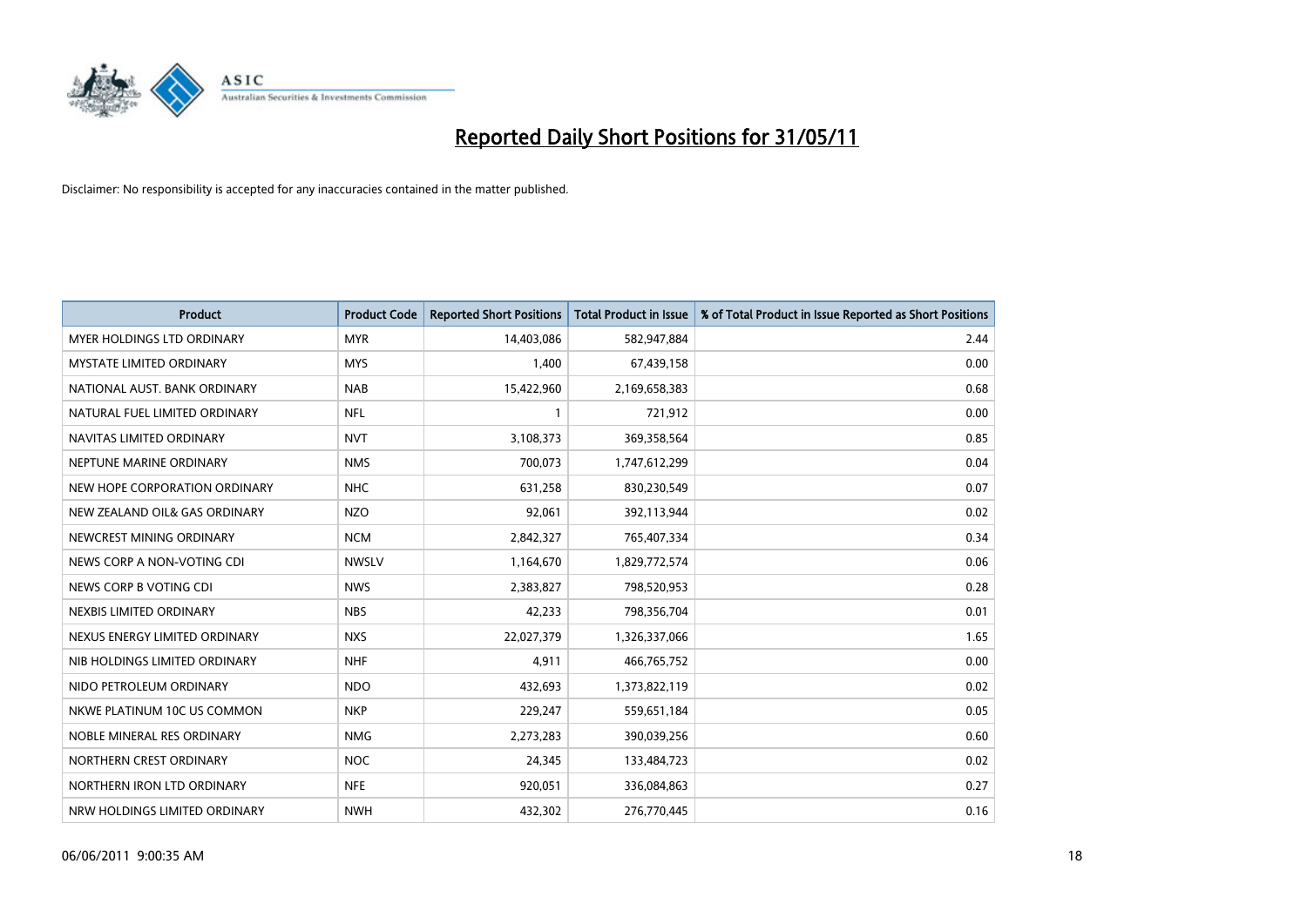

| <b>Product</b>                        | <b>Product Code</b> | <b>Reported Short Positions</b> | <b>Total Product in Issue</b> | % of Total Product in Issue Reported as Short Positions |
|---------------------------------------|---------------------|---------------------------------|-------------------------------|---------------------------------------------------------|
| NUCOAL RESOURCES NL ORDINARY          | <b>NCR</b>          | 24,406                          | 437,193,340                   | 0.01                                                    |
| NUFARM LIMITED ORDINARY               | <b>NUF</b>          | 5,611,346                       | 261,833,005                   | 2.11                                                    |
| NUPLEX INDUSTRIES ORDINARY            | <b>NPX</b>          | 46,950                          | 196,748,316                   | 0.02                                                    |
| OAKTON LIMITED ORDINARY               | <b>OKN</b>          | 726,117                         | 93,800,235                    | 0.78                                                    |
| OCEANAGOLD CORP. CHESS DEPOSITARY INT | <b>OGC</b>          | 1,516,465                       | 262,550,386                   | 0.57                                                    |
| OCEANIA CAPITAL LTD ORDINARY          | <b>OCP</b>          | 2,500                           | 91,921,295                    | 0.00                                                    |
| OIL SEARCH LTD ORDINARY               | OSH                 | 8,320,552                       | 1,320,648,378                 | 0.60                                                    |
| OILEX LTD ORDINARY                    | <b>OEX</b>          | 37,307                          | 253,274,885                   | 0.01                                                    |
| OM HOLDINGS LIMITED ORDINARY          | <b>OMH</b>          | 7,637,282                       | 504,105,150                   | 1.52                                                    |
| <b>ONESTEEL LIMITED ORDINARY</b>      | OST                 | 23,832,820                      | 1,338,106,652                 | 1.77                                                    |
| ORICA LIMITED ORDINARY                | ORI                 | 2,395,625                       | 363,223,767                   | 0.65                                                    |
| ORIGIN ENERGY ORDINARY                | ORG                 | 2,400,765                       | 1,064,422,259                 | 0.21                                                    |
| OROCOBRE LIMITED ORDINARY             | <b>ORE</b>          | 57,801                          | 102,813,894                   | 0.06                                                    |
| OROTONGROUP LIMITED ORDINARY          | <b>ORL</b>          | 8,797                           | 40,880,902                    | 0.02                                                    |
| OTTO ENERGY LIMITED ORDINARY          | <b>OEL</b>          | 109,204                         | 1,134,540,071                 | 0.01                                                    |
| OZ MINERALS DEFERRED SETTLEMENT       | <b>OZLDA</b>        | 2,032,940                       | 323,854,651                   | 0.62                                                    |
| PACIFIC BRANDS ORDINARY               | PBG                 | 8,454,088                       | 931,386,248                   | 0.91                                                    |
| PALADIN ENERGY LTD ORDINARY           | <b>PDN</b>          | 17,840,933                      | 777,698,217                   | 2.31                                                    |
| PANAUST LIMITED DEFERRED SETTLEMENT   | <b>PNADA</b>        | 3,478,949                       | 593,001,686                   | 0.59                                                    |
| PANORAMIC RESOURCES ORDINARY          | PAN                 | 1,065,286                       | 207,050,710                   | 0.50                                                    |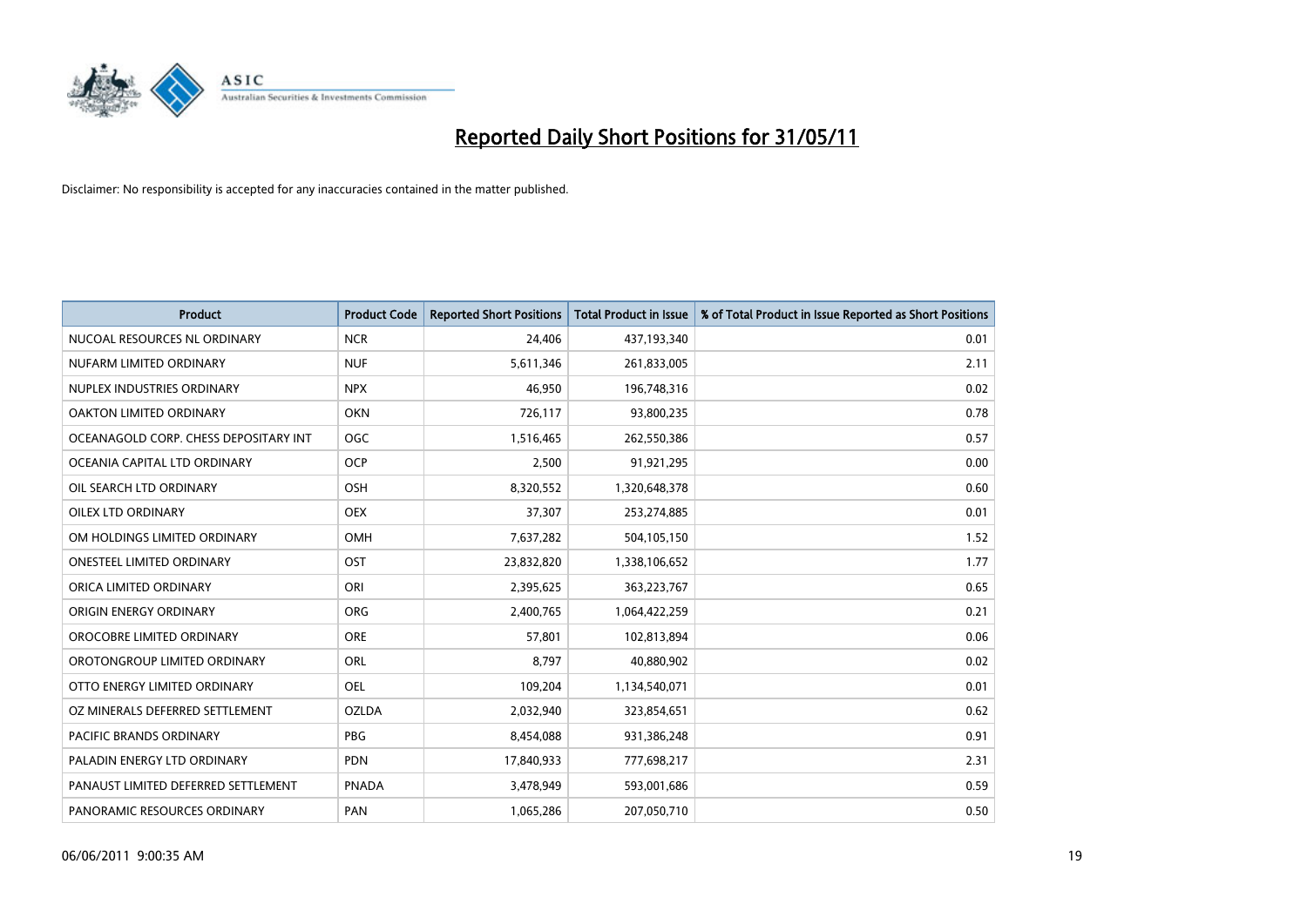

| Product                       | <b>Product Code</b> | <b>Reported Short Positions</b> | Total Product in Issue | % of Total Product in Issue Reported as Short Positions |
|-------------------------------|---------------------|---------------------------------|------------------------|---------------------------------------------------------|
| PAPERLINX LIMITED ORDINARY    | <b>PPX</b>          | 17,419,618                      | 603,580,761            | 2.91                                                    |
| PAPILLON RES LTD ORDINARY     | <b>PIR</b>          | 661,895                         | 190,812,855            | 0.34                                                    |
| PATTIES FOODS LTD ORDINARY    | PFL                 |                                 | 138,989,223            | 0.00                                                    |
| PEET LIMITED ORDINARY         | PPC                 | 86,717                          | 303,854,244            | 0.03                                                    |
| PENINSULA ENERGY LTD ORDINARY | <b>PEN</b>          | 474,296                         | 2,089,420,252          | 0.02                                                    |
| PERILYA LIMITED ORDINARY      | PEM                 | 591,440                         | 526,075,563            | 0.11                                                    |
| PERPETUAL LIMITED ORDINARY    | PPT                 | 2,629,696                       | 44,669,352             | 5.89                                                    |
| PERSEUS MINING LTD ORDINARY   | PRU                 | 4,194,961                       | 425,017,088            | 0.98                                                    |
| PETSEC ENERGY ORDINARY        | <b>PSA</b>          | 223,332                         | 231,283,622            | 0.10                                                    |
| PHARMAXIS LTD ORDINARY        | <b>PXS</b>          | 474,091                         | 228,290,309            | 0.21                                                    |
| PHOTON GROUP LTD ORDINARY     | <b>PGA</b>          | 250,510                         | 1,540,886,866          | 0.02                                                    |
| PLATINUM ASSET ORDINARY       | <b>PTM</b>          | 8,142,305                       | 561,347,878            | 1.42                                                    |
| PLATINUM AUSTRALIA ORDINARY   | <b>PLA</b>          | 4,239,636                       | 392,430,039            | 1.09                                                    |
| PLATINUM CAPITAL LTD ORDINARY | <b>PMC</b>          |                                 | 164,959,410            | 0.00                                                    |
| PLUTON RESOURCES ORDINARY     | PLV                 | 25,200                          | 187,026,448            | 0.01                                                    |
| PMP LIMITED ORDINARY          | <b>PMP</b>          | 58,513                          | 330,794,300            | 0.01                                                    |
| PORT BOUVARD LIMITED ORDINARY | PBD                 | 6,754                           | 593,868,295            | 0.00                                                    |
| PRANA BIOTECHNOLOGY ORDINARY  | <b>PBT</b>          | 729,040                         | 269,292,203            | 0.27                                                    |
| PREMIER INVESTMENTS ORDINARY  | <b>PMV</b>          | 656,510                         | 155,062,831            | 0.42                                                    |
| PRIMA BIOMED LTD ORDINARY     | <b>PRR</b>          | 3,779,108                       | 893,790,251            | 0.42                                                    |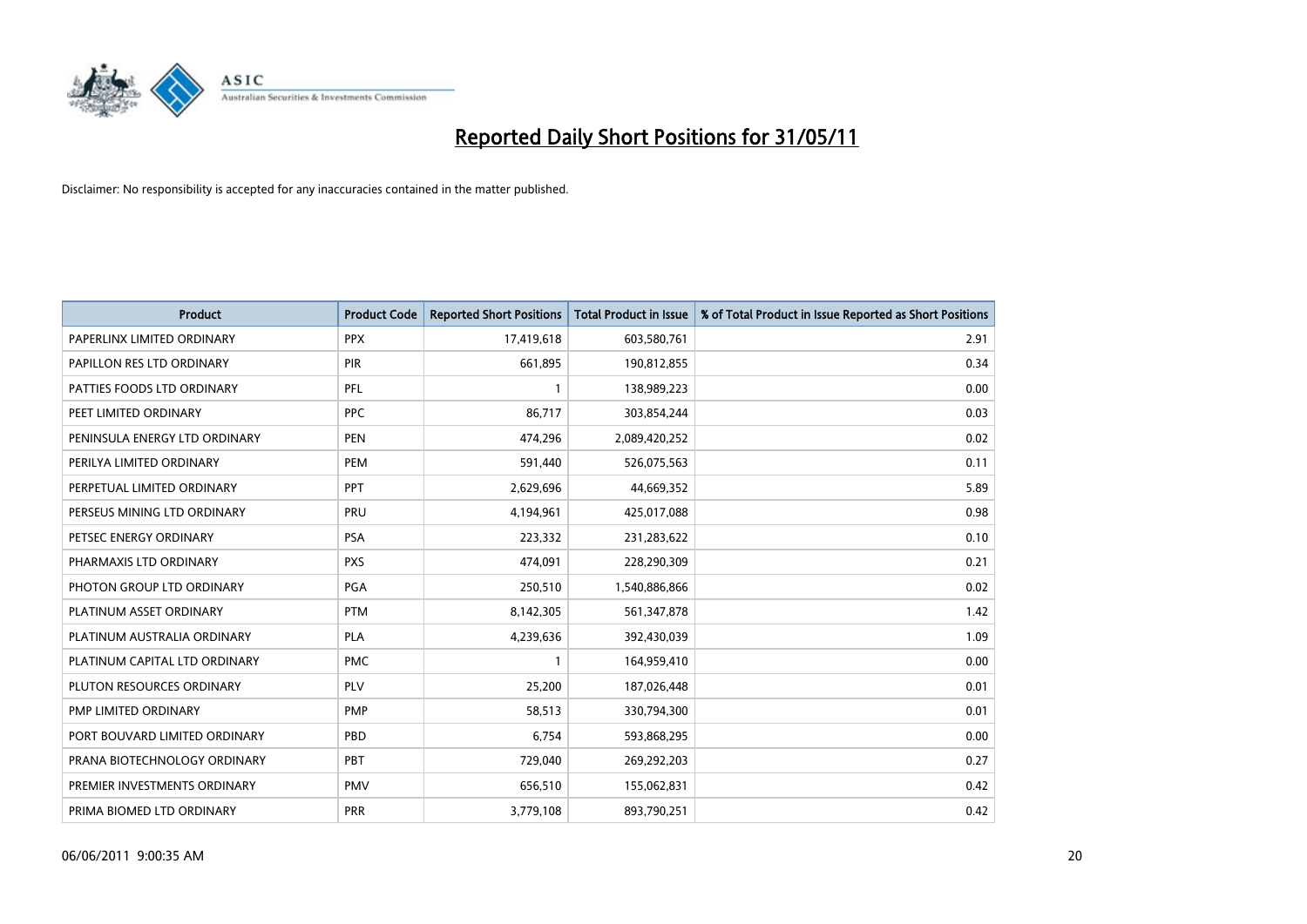

| <b>Product</b>                       | <b>Product Code</b> | <b>Reported Short Positions</b> | <b>Total Product in Issue</b> | % of Total Product in Issue Reported as Short Positions |
|--------------------------------------|---------------------|---------------------------------|-------------------------------|---------------------------------------------------------|
| PRIMARY HEALTH CARE ORDINARY         | PRY                 | 8,981,739                       | 497,409,803                   | 1.80                                                    |
| PRIME INFR GROUP. STAPLED SECURITIES | PIH                 | 308,735                         | 351,776,795                   | 0.09                                                    |
| PRIME MEDIA GRP LTD ORDINARY         | PRT                 | 17,125                          | 366,330,303                   | 0.00                                                    |
| PROGEN PHARMACEUTIC ORDINARY         | PGL                 | 151,596                         | 24,709,097                    | 0.61                                                    |
| PROGRAMMED ORDINARY                  | <b>PRG</b>          | 384,353                         | 118,169,908                   | 0.31                                                    |
| PSIVIDA CORP CDI 1:1                 | <b>PVA</b>          | 6,878                           | 8,891,730                     | 0.08                                                    |
| <b>QANTAS AIRWAYS ORDINARY</b>       | QAN                 | 34,099,877                      | 2,265,123,620                 | 1.51                                                    |
| OBE INSURANCE GROUP ORDINARY         | OBE                 | 18,221,393                      | 1,092,654,587                 | 1.63                                                    |
| OR NATIONAL LIMITED ORDINARY         | <b>ORN</b>          | 18,248,189                      | 2,440,000,000                 | 0.76                                                    |
| ORXPHARMA LTD ORDINARY               | <b>ORX</b>          | 19,147                          | 125,824,127                   | 0.02                                                    |
| <b>QUBE LOGISTICS ORDINARY UNITS</b> | <b>OUB</b>          | 18,463,521                      | 610,839,329                   | 3.02                                                    |
| RAMELIUS RESOURCES ORDINARY          | <b>RMS</b>          | 860,920                         | 291,767,215                   | 0.28                                                    |
| RAMSAY HEALTH CARE ORDINARY          | <b>RHC</b>          | 1,503,507                       | 202,081,252                   | 0.72                                                    |
| <b>RCR TOMLINSON ORDINARY</b>        | <b>RCR</b>          | 68,067                          | 131,972,672                   | 0.05                                                    |
| <b>REA GROUP ORDINARY</b>            | <b>REA</b>          | 87,586                          | 130,401,680                   | 0.06                                                    |
| RECKON LIMITED ORDINARY              | <b>RKN</b>          | 2                               | 133,384,060                   | 0.00                                                    |
| RED FORK ENERGY ORDINARY             | <b>RFE</b>          | 17,954                          | 269,769,853                   | 0.00                                                    |
| REDBANK ENERGY LTD ORDINARY          | <b>AEI</b>          | 1.089                           | 786,287                       | 0.14                                                    |
| REED RESOURCES LTD ORDINARY          | <b>RDR</b>          | 394,461                         | 262,237,201                   | 0.14                                                    |
| <b>REGIS RESOURCES ORDINARY</b>      | <b>RRL</b>          | 1,809,522                       | 431,233,086                   | 0.41                                                    |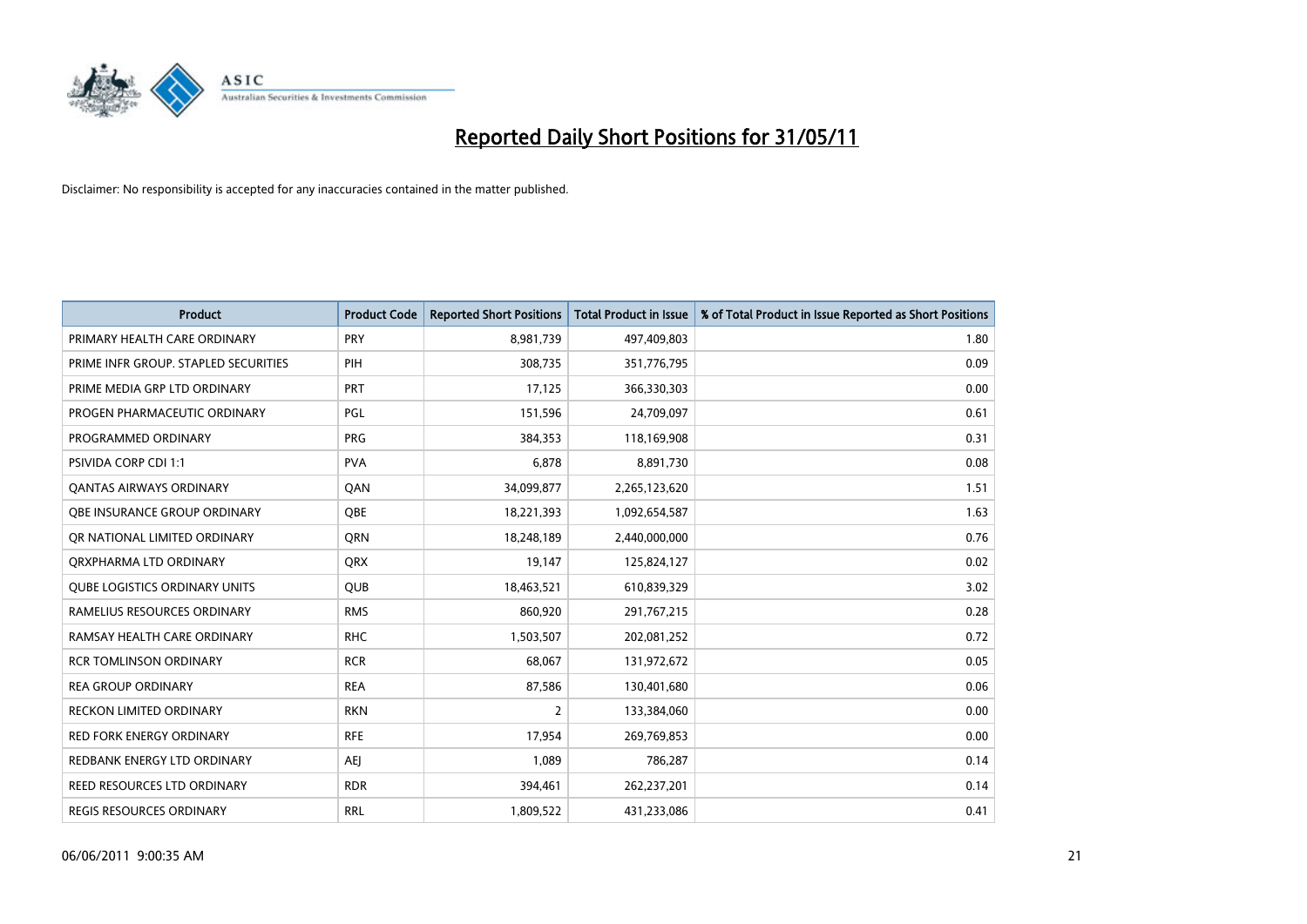

| <b>Product</b>                          | <b>Product Code</b> | <b>Reported Short Positions</b> | <b>Total Product in Issue</b> | % of Total Product in Issue Reported as Short Positions |
|-----------------------------------------|---------------------|---------------------------------|-------------------------------|---------------------------------------------------------|
| RESMED INC CDI 10:1                     | <b>RMD</b>          | 14,130,024                      | 1,545,678,330                 | 0.90                                                    |
| RESOLUTE MINING ORDINARY                | <b>RSG</b>          | 6,010,121                       | 467,618,520                   | 1.28                                                    |
| <b>RESOURCE GENERATION ORDINARY</b>     | <b>RES</b>          | 214,311                         | 250,700,530                   | 0.08                                                    |
| REVERSE CORP LIMITED ORDINARY           | <b>REF</b>          | 25,141                          | 92,382,175                    | 0.03                                                    |
| REX MINERALS LIMITED ORDINARY           | <b>RXM</b>          | 716,336                         | 152,438,879                   | 0.45                                                    |
| <b>RHG LIMITED ORDINARY</b>             | <b>RHG</b>          | 442.333                         | 318,745,978                   | 0.13                                                    |
| <b>RIDLEY CORPORATION ORDINARY</b>      | <b>RIC</b>          | 697,686                         | 307,817,071                   | 0.23                                                    |
| RIO TINTO LIMITED ORDINARY              | <b>RIO</b>          | 17,343,504                      | 435,758,720                   | 3.95                                                    |
| RIVERCITY MOTORWAY STAPLED              | <b>RCY</b>          | 132,000                         | 957,010,115                   | 0.01                                                    |
| RIVERSDALE MINING ORDINARY              | <b>RIV</b>          | 7,193                           | 244,431,186                   | 0.00                                                    |
| ROBUST RESOURCES ORDINARY               | <b>ROL</b>          | 1,131,353                       | 84,944,097                    | 1.33                                                    |
| ROC OIL COMPANY ORDINARY                | <b>ROC</b>          | 13,767,402                      | 713,154,560                   | 1.92                                                    |
| ROCKLANDS RICH. LTD ORDINARY            | <b>RCI</b>          | 750                             | 360,203,917                   | 0.00                                                    |
| ROYAL WOLF HOLDINGS DEFERRED SETTLEMENT | <b>RWH</b>          | 280,881                         | 100,387,052                   | 0.28                                                    |
| SAI GLOBAL LIMITED ORDINARY             | SAI                 | 177,095                         | 199,552,155                   | 0.08                                                    |
| SALMAT LIMITED ORDINARY                 | <b>SLM</b>          | 428.093                         | 159,775,299                   | 0.27                                                    |
| SAMSON OIL & GAS LTD ORDINARY           | SSN                 | 2,615,220                       | 1,727,586,909                 | 0.15                                                    |
| SANDFIRE RESOURCES ORDINARY             | <b>SFR</b>          | 2,482,624                       | 148,384,969                   | 1.68                                                    |
| <b>SANTOS LTD ORDINARY</b>              | <b>STO</b>          | 7,407,370                       | 877,955,664                   | 0.82                                                    |
| SARACEN MINERAL ORDINARY                | <b>SAR</b>          | 1,705,475                       | 492,151,415                   | 0.34                                                    |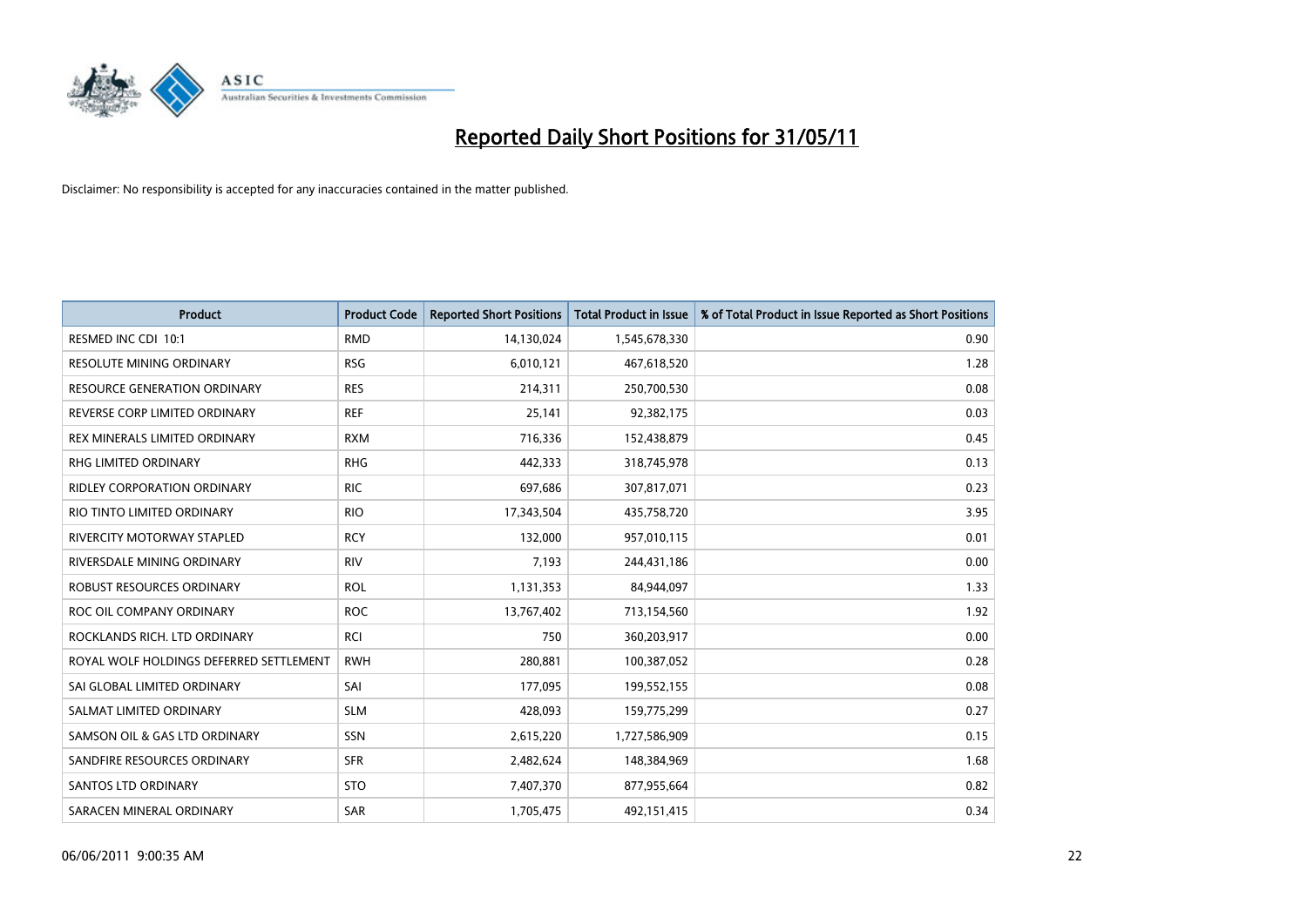

| <b>Product</b>                           | <b>Product Code</b> | <b>Reported Short Positions</b> | <b>Total Product in Issue</b> | % of Total Product in Issue Reported as Short Positions |
|------------------------------------------|---------------------|---------------------------------|-------------------------------|---------------------------------------------------------|
| SEDGMAN LIMITED ORDINARY                 | <b>SDM</b>          | 532,582                         | 209,752,689                   | 0.25                                                    |
| SEEK LIMITED ORDINARY                    | <b>SEK</b>          | 8,783,630                       | 336,584,488                   | 2.61                                                    |
| SELECT HARVESTS ORDINARY                 | SHV                 | 210,286                         | 56,226,960                    | 0.38                                                    |
| SENETAS CORPORATION ORDINARY             | <b>SEN</b>          | 756,999                         | 463,105,195                   | 0.16                                                    |
| SENEX ENERGY LIMITED ORDINARY            | SXY                 | 56,960                          | 756,747,445                   | 0.01                                                    |
| SERVCORP LIMITED ORDINARY                | SRV                 | 69,096                          | 98,440,807                    | 0.07                                                    |
| SERVICE STREAM ORDINARY                  | <b>SSM</b>          | 387,697                         | 283,418,867                   | 0.14                                                    |
| SEVEN GROUP HOLDINGS ORDINARY            | <b>SVW</b>          | 780,794                         | 306,410,281                   | 0.23                                                    |
| SEVEN WEST MEDIA LTD ORDINARY            | <b>SWM</b>          | 4,633,618                       | 610,327,899                   | 0.76                                                    |
| SIGMA PHARMACEUTICAL ORDINARY            | SIP                 | 17,272,942                      | 1,178,626,572                 | 1.45                                                    |
| SILEX SYSTEMS ORDINARY                   | <b>SLX</b>          | 300,577                         | 170,133,997                   | 0.17                                                    |
| SILVER LAKE RESOURCE ORDINARY            | <b>SLR</b>          | 53,034                          | 178,882,838                   | 0.03                                                    |
| SIMS METAL MGMT LTD ORDINARY             | SGM                 | 2,838,677                       | 205,393,914                   | 1.38                                                    |
| SINGAPORE TELECOMM. CHESS DEPOSITARY INT | SGT                 | 4,718,056                       | 234,092,504                   | 2.03                                                    |
| SKILLED GROUP LTD ORDINARY               | <b>SKE</b>          | 102,269                         | 233,089,776                   | 0.03                                                    |
| SKY CITY ENTERTAIN, ORDINARY             | <b>SKC</b>          | 108,327                         | 576,958,340                   | 0.02                                                    |
| SKY NETWORK ORDINARY                     | <b>SKT</b>          | 46,770                          | 389,139,785                   | 0.01                                                    |
| SMS MANAGEMENT. ORDINARY                 | <b>SMX</b>          | 310,435                         | 67,661,358                    | 0.45                                                    |
| SONIC HEALTHCARE ORDINARY                | <b>SHL</b>          | 6,545,943                       | 388,429,875                   | 1.67                                                    |
| SOUL PATTINSON (W.H) ORDINARY            | SOL                 | 47,390                          | 238,640,580                   | 0.02                                                    |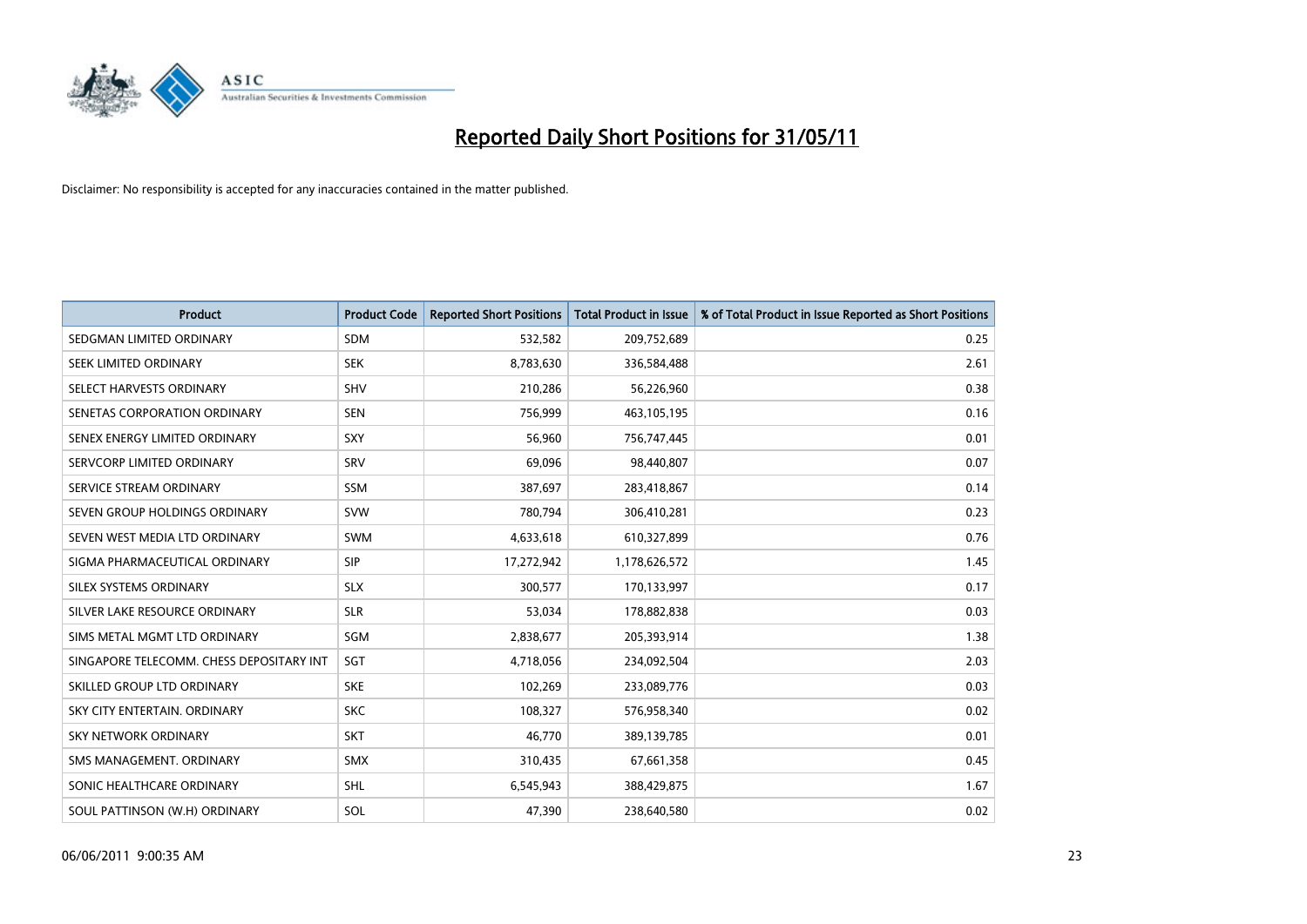

| <b>Product</b>                           | <b>Product Code</b> | <b>Reported Short Positions</b> | Total Product in Issue | % of Total Product in Issue Reported as Short Positions |
|------------------------------------------|---------------------|---------------------------------|------------------------|---------------------------------------------------------|
| SOUTH BOULDER MINES ORDINARY             | <b>STB</b>          | 4,970                           | 86,115,688             | 0.01                                                    |
| SP AUSNET STAPLED SECURITIES             | <b>SPN</b>          | 4,671,294                       | 2,795,115,439          | 0.17                                                    |
| SPARK INFRASTRUCTURE STAPLED NOTE & UNIT | SKI                 | 14,174,983                      | 1,326,734,264          | 1.06                                                    |
| SPDR 200 FUND ETF UNITS                  | <b>STW</b>          | 8                               | 50,339,159             | 0.00                                                    |
| SPECIALTY FASHION ORDINARY               | <b>SFH</b>          | 566,967                         | 191,686,122            | 0.30                                                    |
| SPOTLESS GROUP LTD ORDINARY              | <b>SPT</b>          | 2,549,736                       | 262,766,725            | 0.96                                                    |
| ST BARBARA LIMITED ORDINARY              | <b>SBM</b>          | 5,603,503                       | 325,615,389            | 1.70                                                    |
| STAGING CONNECTIONS ORDINARY             | <b>STG</b>          | 2,917,189                       | 78,317,726             | 3.72                                                    |
| STANMORE COAL LTD ORDINARY               | <b>SMR</b>          | 73,240                          | 88,270,738             | 0.08                                                    |
| STARPHARMA HOLDINGS ORDINARY             | SPL                 | 223,882                         | 247,560,721            | 0.09                                                    |
| STH AMERICAN COR LTD ORDINARY            | SAY                 | 9,200                           | 245,846,493            | 0.00                                                    |
| STHN CROSS MEDIA ORDINARY                | SXL                 | 3,306,768                       | 705,712,186            | 0.45                                                    |
| STOCKLAND UNITS/ORD STAPLED              | SGP                 | 13,893,575                      | 2,383,036,717          | 0.57                                                    |
| STRAITS RES LTD. ORDINARY                | <b>SRO</b>          | 7,755,390                       | 324,655,749            | 2.38                                                    |
| <b>STW COMMUNICATIONS ORDINARY</b>       | SGN                 | 388,543                         | 364,310,964            | 0.11                                                    |
| SUNCORP GROUP LTD ORDINARY               | SUN                 | 9,174,231                       | 1,286,600,980          | 0.68                                                    |
| SUNDANCE RESOURCES ORDINARY              | SDL                 | 5,756,057                       | 2,870,657,169          | 0.19                                                    |
| SUNLAND GROUP LTD ORDINARY               | <b>SDG</b>          | 76,541                          | 224,881,794            | 0.02                                                    |
| SUPER RET REP LTD ORDINARY               | <b>SUL</b>          | 174,084                         | 130,018,739            | 0.14                                                    |
| SWICK MINING ORDINARY                    | <b>SWK</b>          | 56,057                          | 236,724,970            | 0.02                                                    |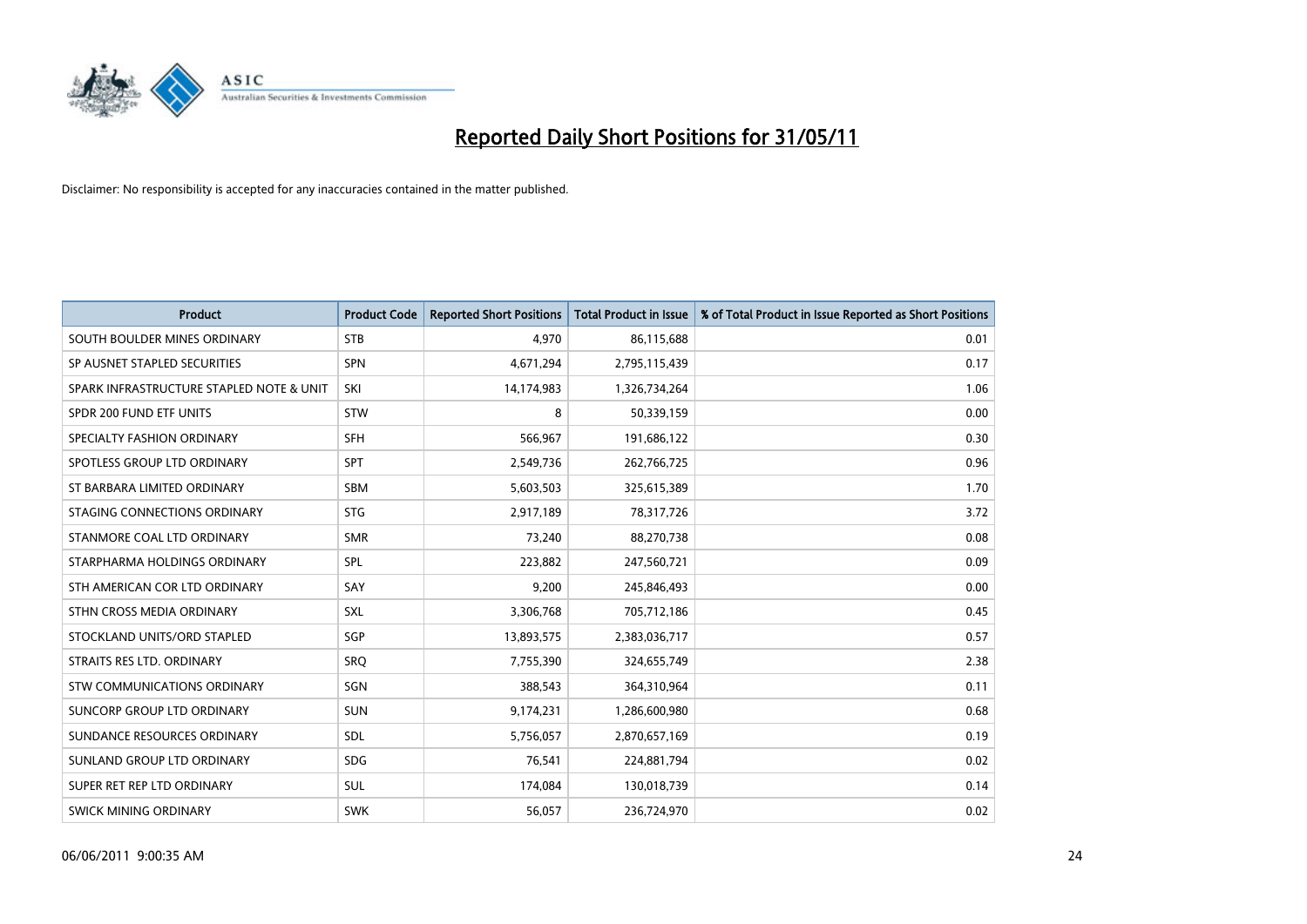

| <b>Product</b>                      | <b>Product Code</b> | <b>Reported Short Positions</b> | Total Product in Issue | % of Total Product in Issue Reported as Short Positions |
|-------------------------------------|---------------------|---------------------------------|------------------------|---------------------------------------------------------|
| SYMEX HOLDINGS ORDINARY             | SYM                 | 27,221                          | 189,166,670            | 0.01                                                    |
| TABCORP HOLDINGS LTD ORDINARY       | <b>TAH</b>          | 2,473,503                       | 688,019,737            | 0.34                                                    |
| <b>TALENT2 INTERNATION ORDINARY</b> | <b>TWO</b>          | 95.491                          | 144,422,121            | 0.07                                                    |
| TALISMAN MINING ORDINARY            | <b>TLM</b>          | 3,079                           | 130,438,627            | 0.00                                                    |
| TANAMI GOLD NL ORDINARY             | <b>TAM</b>          | 25,210                          | 260,997,677            | 0.01                                                    |
| TAP OIL LIMITED ORDINARY            | <b>TAP</b>          | 512,938                         | 240,967,311            | 0.21                                                    |
| TASSAL GROUP LIMITED ORDINARY       | <b>TGR</b>          | 33,443                          | 146,304,404            | 0.01                                                    |
| TATTS GROUP LTD ORDINARY            | <b>TTS</b>          | 11,519,421                      | 1,318,683,208          | 0.85                                                    |
| TELECOM CORPORATION ORDINARY        | <b>TEL</b>          | 31,794,744                      | 1,924,665,206          | 1.66                                                    |
| TELSTRA CORPORATION, ORDINARY       | <b>TLS</b>          | 57,310,875                      | 12,443,074,357         | 0.45                                                    |
| TEN NETWORK HOLDINGS ORDINARY       | <b>TEN</b>          | 36,537,409                      | 1,045,236,720          | 3.49                                                    |
| TERANGA GOLD CORP CDI 1:1           | <b>TGZ</b>          | 383,223                         | 150,340,337            | 0.24                                                    |
| TFS CORPORATION LTD ORDINARY        | <b>TFC</b>          | 65,944                          | 275,789,494            | 0.02                                                    |
| THE REJECT SHOP ORDINARY            | <b>TRS</b>          | 802,105                         | 26,033,570             | 3.06                                                    |
| THOR MINING PLC CHESS DEPOSITARY    | <b>THR</b>          | 2,307                           | 222,489,120            | 0.00                                                    |
| THORN GROUP LIMITED ORDINARY        | <b>TGA</b>          | 14,563                          | 129,858,924            | 0.01                                                    |
| THUNDELARRA EXPLOR. ORDINARY        | <b>THX</b>          | 26,212                          | 153,578,927            | 0.02                                                    |
| TIGER RESOURCES ORDINARY            | <b>TGS</b>          | 245,655                         | 668,635,549            | 0.04                                                    |
| TIMBERCORP LIMITED ORDINARY         | <b>TIM</b>          | 90,074                          | 352,071,429            | 0.02                                                    |
| TISHMAN SPEYER UNITS                | <b>TSO</b>          | 58,800                          | 338,440,904            | 0.01                                                    |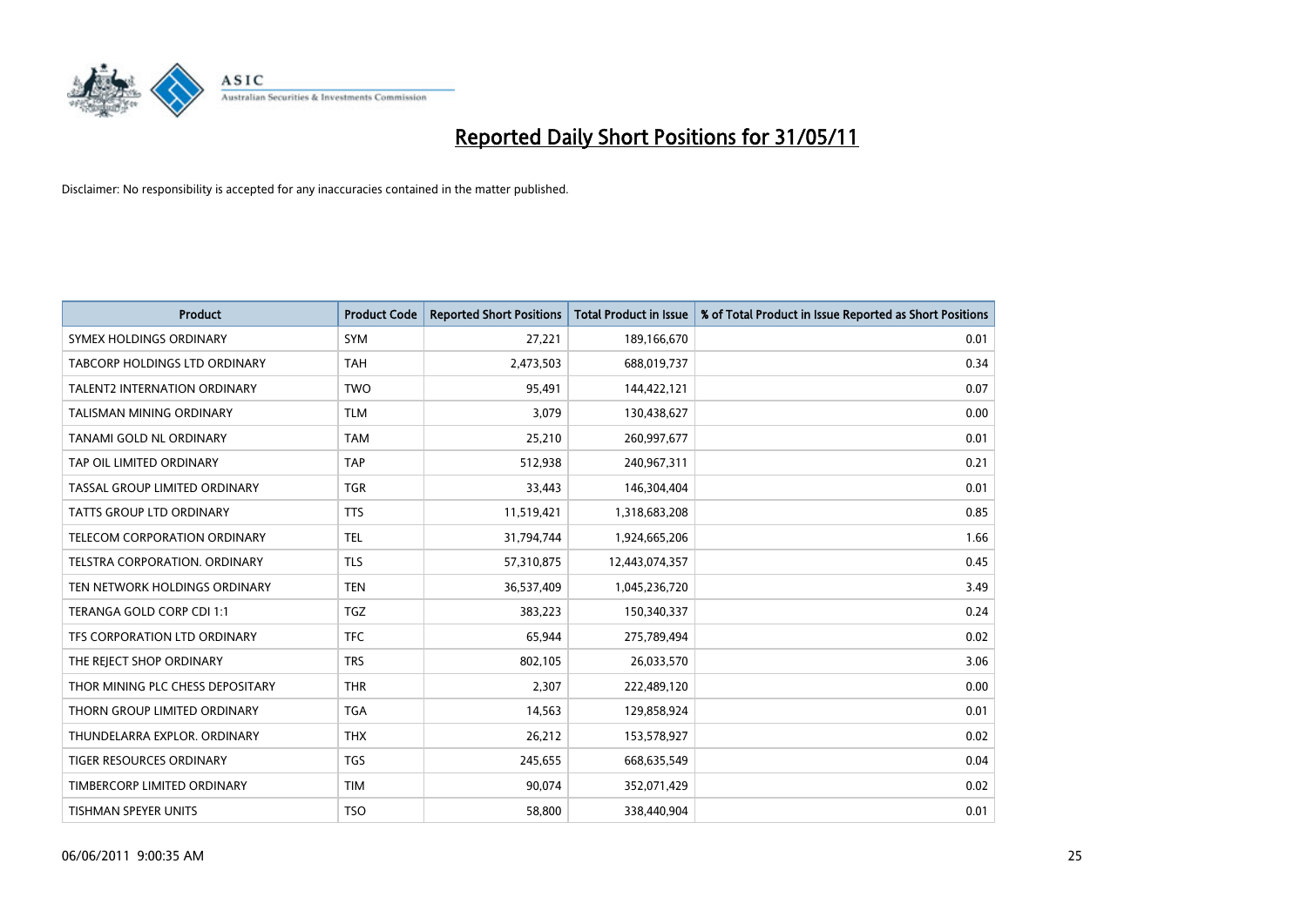

| <b>Product</b>                            | <b>Product Code</b> | <b>Reported Short Positions</b> | Total Product in Issue | % of Total Product in Issue Reported as Short Positions |
|-------------------------------------------|---------------------|---------------------------------|------------------------|---------------------------------------------------------|
| <b>TISSUE THERAPIES ORDINARY</b>          | <b>TIS</b>          | 400.000                         | 168,683,911            | 0.24                                                    |
| TNG LIMITED ORDINARY                      | <b>TNG</b>          | 4,321                           | 284,803,062            | 0.00                                                    |
| TOLL HOLDINGS LTD ORDINARY                | <b>TOL</b>          | 21,483,437                      | 710,128,531            | 3.00                                                    |
| TORO ENERGY LIMITED ORDINARY              | <b>TOE</b>          | 35,404                          | 964,936,676            | 0.00                                                    |
| <b>TOWER LIMITED ORDINARY</b>             | <b>TWR</b>          | 745,118                         | 263,603,448            | 0.28                                                    |
| <b>TOX FREE SOLUTIONS ORDINARY</b>        | <b>TOX</b>          | 26,572                          | 92,630,478             | 0.02                                                    |
| TPG TELECOM LIMITED ORDINARY              | <b>TPM</b>          | 4,124,069                       | 783,481,644            | 0.52                                                    |
| TRANSFIELD SERV INFR STAPLED SECURITIES   | <b>TSI</b>          | 59.499                          | 438,756,421            | 0.01                                                    |
| TRANSFIELD SERVICES ORDINARY              | <b>TSE</b>          | 6,196,948                       | 549,715,957            | 1.11                                                    |
| TRANSPACIFIC INDUST, ORDINARY             | <b>TPI</b>          | 10,438,530                      | 960,638,735            | 1.05                                                    |
| TRANSURBAN GROUP TRIPLE STAPLED SEC.      | <b>TCL</b>          | 4,529,869                       | 1,443,543,731          | 0.29                                                    |
| TREASURY WINE ESTATE ORDINARY             | <b>TWE</b>          | 6,989,515                       | 647,227,144            | 1.08                                                    |
| TRINITY GROUP STAPLED SECURITIES          | <b>TCQ</b>          | 3,419                           | 203,405,927            | 0.00                                                    |
| TROY RESOURCES NL ORDINARY                | <b>TRY</b>          | 21,454                          | 87,970,323             | 0.02                                                    |
| UGL LIMITED ORDINARY                      | UGL                 | 5,555,156                       | 166,047,171            | 3.33                                                    |
| UNILIFE CORPORATION CDI US PROHIBITED     | <b>UNS</b>          | 45,697                          | 273,378,408            | 0.01                                                    |
| VALAD PROPERTY GROUP STAPLED US PROHIBIT. | <b>VPG</b>          | 2,713,128                       | 115,108,116            | 2.36                                                    |
| <b>VDM GROUP LIMITED ORDINARY</b>         | <b>VMG</b>          | 11,116                          | 193,127,749            | 0.01                                                    |
| <b>VENTURE MINERALS ORDINARY</b>          | <b>VMS</b>          | 152,539                         | 220,943,592            | 0.06                                                    |
| VIRGIN BLUE HOLDINGS ORDINARY             | <b>VBA</b>          | 42,867,813                      | 2,210,197,600          | 1.91                                                    |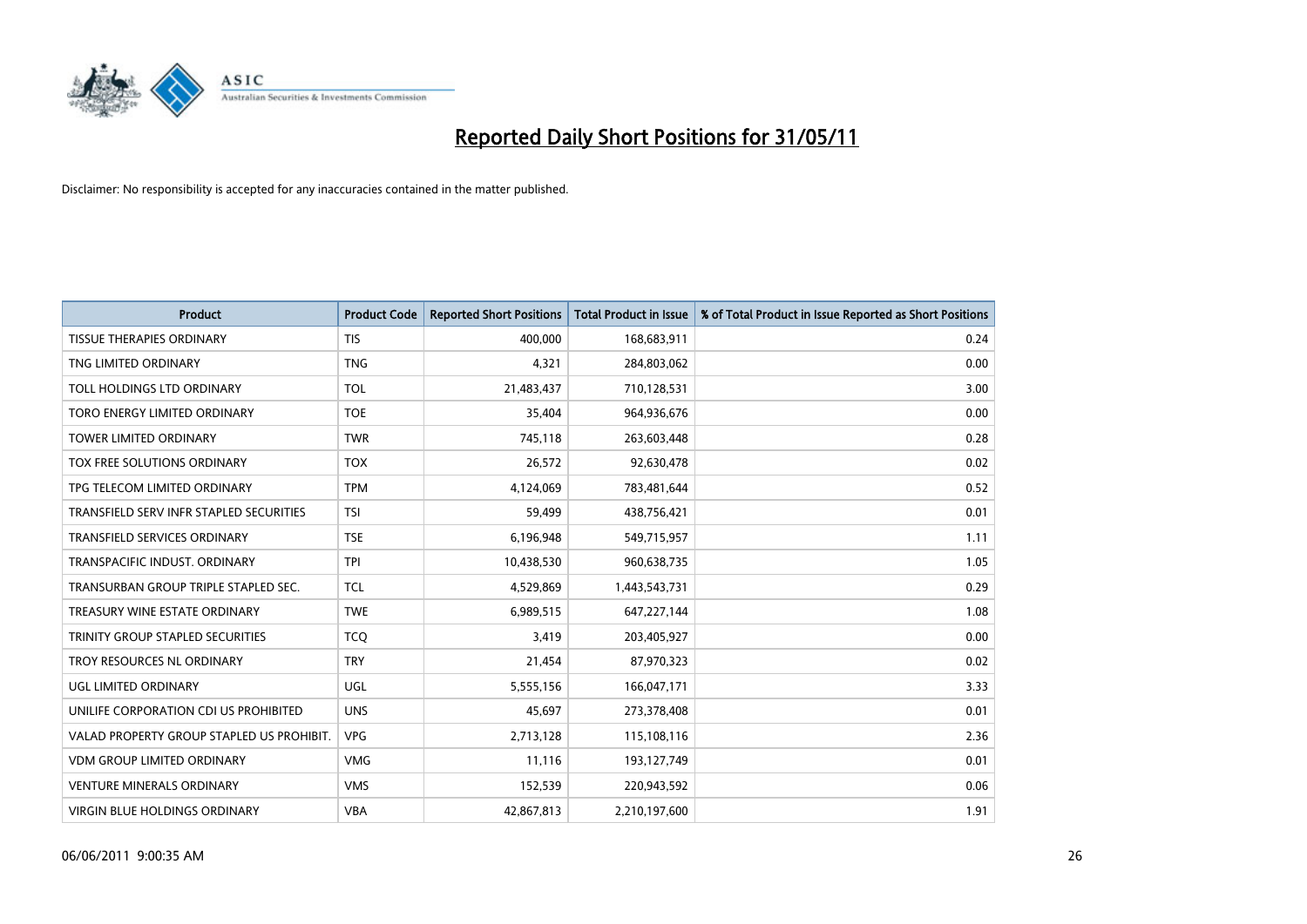

| <b>Product</b>                         | <b>Product Code</b> | <b>Reported Short Positions</b> | <b>Total Product in Issue</b> | % of Total Product in Issue Reported as Short Positions |
|----------------------------------------|---------------------|---------------------------------|-------------------------------|---------------------------------------------------------|
| <b>VISION GROUP HLDGS ORDINARY</b>     | <b>VGH</b>          | 78,000                          | 74,197,532                    | 0.11                                                    |
| <b>VITA GROUP LTD ORDINARY</b>         | <b>VTG</b>          | 75,190                          | 142,499,800                   | 0.05                                                    |
| VITERRA INC CDI 1:1                    | <b>VTA</b>          | 3,828                           | 68,629,939                    | 0.01                                                    |
| VNGD ALL-WORLD EX-US CDI 1:1           | <b>VEU</b>          | 1,461                           | 685,769                       | 0.21                                                    |
| WAH NAM INT HLDG LTD ORDINARY          | <b>WNI</b>          | 356,242                         | 3,922,435,485                 | 0.01                                                    |
| <b>WAREHOUSE GROUP ORDINARY</b>        | <b>WHS</b>          | 35,013                          | 311,195,868                   | 0.01                                                    |
| <b>WATPAC LIMITED ORDINARY</b>         | <b>WTP</b>          | 52,336                          | 183,341,382                   | 0.02                                                    |
| <b>WDS LIMITED ORDINARY</b>            | <b>WDS</b>          | 701                             | 144,055,662                   | 0.00                                                    |
| WEBJET LIMITED ORDINARY                | <b>WEB</b>          | 396,918                         | 76,654,002                    | 0.52                                                    |
| <b>WESFARMERS LIMITED ORDINARY</b>     | <b>WES</b>          | 22,970,738                      | 1,005,197,704                 | 2.26                                                    |
| WESFARMERS LIMITED PARTIALLY PROTECTED | <b>WESN</b>         | 85,097                          | 151,874,458                   | 0.04                                                    |
| <b>WESTERN AREAS NL ORDINARY</b>       | <b>WSA</b>          | 6,368,061                       | 179,735,899                   | 3.53                                                    |
| WESTERN DESERT RES. ORDINARY           | <b>WDR</b>          | 948                             | 155,209,435                   | 0.00                                                    |
| WESTFIELD GROUP ORD/UNIT STAPLED SEC   | <b>WDC</b>          | 10,293,753                      | 2,308,988,539                 | 0.40                                                    |
| WESTFIELD RETAIL TST UNIT STAPLED      | <b>WRT</b>          | 30,475,299                      | 3,054,166,195                 | 1.01                                                    |
| WESTPAC BANKING CORP ORDINARY          | <b>WBC</b>          | 27,671,137                      | 3,009,648,977                 | 0.88                                                    |
| WHITE ENERGY COMPANY ORDINARY          | <b>WEC</b>          | 2,374,891                       | 316,104,241                   | 0.75                                                    |
| <b>WHITEHAVEN COAL ORDINARY</b>        | <b>WHC</b>          | 890,198                         | 493,800,069                   | 0.17                                                    |
| WHK GROUP LIMITED ORDINARY             | <b>WHG</b>          | 87,612                          | 265,142,652                   | 0.03                                                    |
| <b>WILDHORSE ENERGY ORDINARY</b>       | <b>WHE</b>          | 26,413                          | 227,117,335                   | 0.01                                                    |